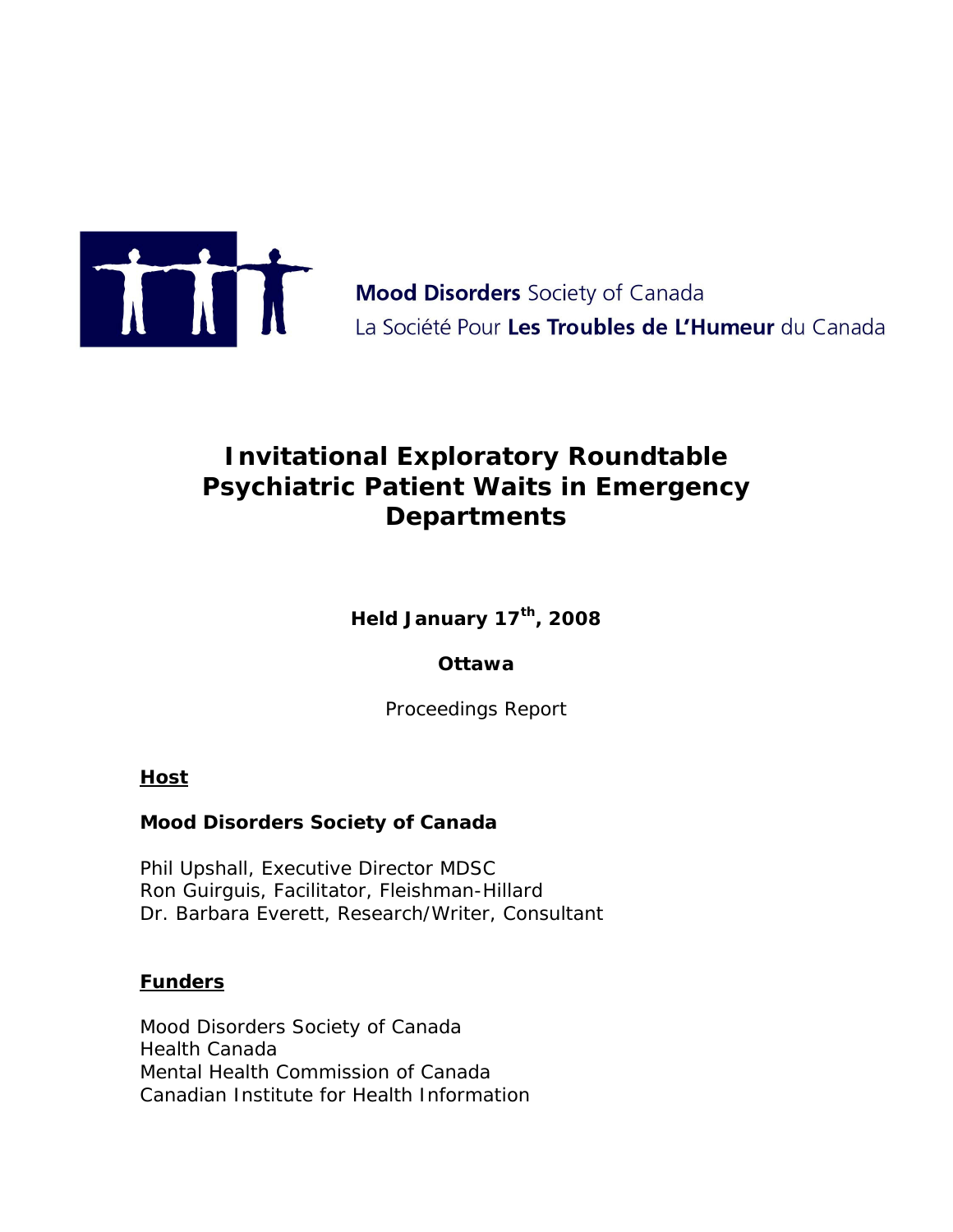# **Background**

Overcrowding in Canadian emergency departments (EDs) is of general and widespread concern. Psychiatric emergencies are a contributing factor. It has been established that EDs are experiencing more and more complex psychiatric emergencies. More important, the care of psychiatric patients is impacted greatly by overcrowding.

In its position statement on overcrowding, $<sup>1</sup>$  $<sup>1</sup>$  $<sup>1</sup>$  the Canadian Association</sup> of Emergency Physicians argues that the causes are multiple: a shortage of inpatient beds, staffing shortages, lack of investment in community support services and poor integration between community services and hospitals. The result is use of the ED as a general health service provider and a defacto inpatient ward, resulting in poor patient care and unsafe conditions for all. $<sup>2</sup>$  $<sup>2</sup>$  $<sup>2</sup>$ </sup>

The Mood Disorders Society of Canada was asked to convene a group of respected experts in the provision of emergency services – and interested others - to participate in an **Exploratory Roundtable on Psychiatric Patient Waits in Emergency Departments**. (See Appendix 1 for a list of delegates and Appendix 2 for summaries of comments from the featured speakers who introduced the day)

# **Overview of Roundtable Discussion**

On January 17 2008, 22 experts from across the country participated in the inaugural Exploratory Roundtable, representing key national organizations and the critical experiences needed to discuss possible approaches to resolving the challenges currently facing the system and its patients.

The full-day discussion was positive and constructive, with delegates sharing their perspectives and experiences in an effort to help increase the level of awareness and understanding among the assembled group, and ultimately drive to consensus on a series of priority recommendations for areas of improvement. According to delegates,

<span id="page-1-0"></span><sup>&</sup>lt;sup>1</sup> Position statement on emergency department overcrowding (Feb 2007). Canadian Association of Emergency Physicians (CAEP). See:<http://www.caep.ca/stopthewait/>

<span id="page-1-1"></span><sup>&</sup>lt;sup>2</sup> In recognition of Emergency Department waits, Ontario recently announced a wait times strategy (News release, October 12, 2007), as well as publishing an earlier ED staffing reference guide. See:

[http://www.healthforceontario.ca/upload/en/whatishfo/ed%20staffing%20reference](http://www.healthforceontario.ca/upload/en/whatishfo/ed%20staffing%20reference%20guide.pdf) [%20guide.pdf](http://www.healthforceontario.ca/upload/en/whatishfo/ed%20staffing%20reference%20guide.pdf)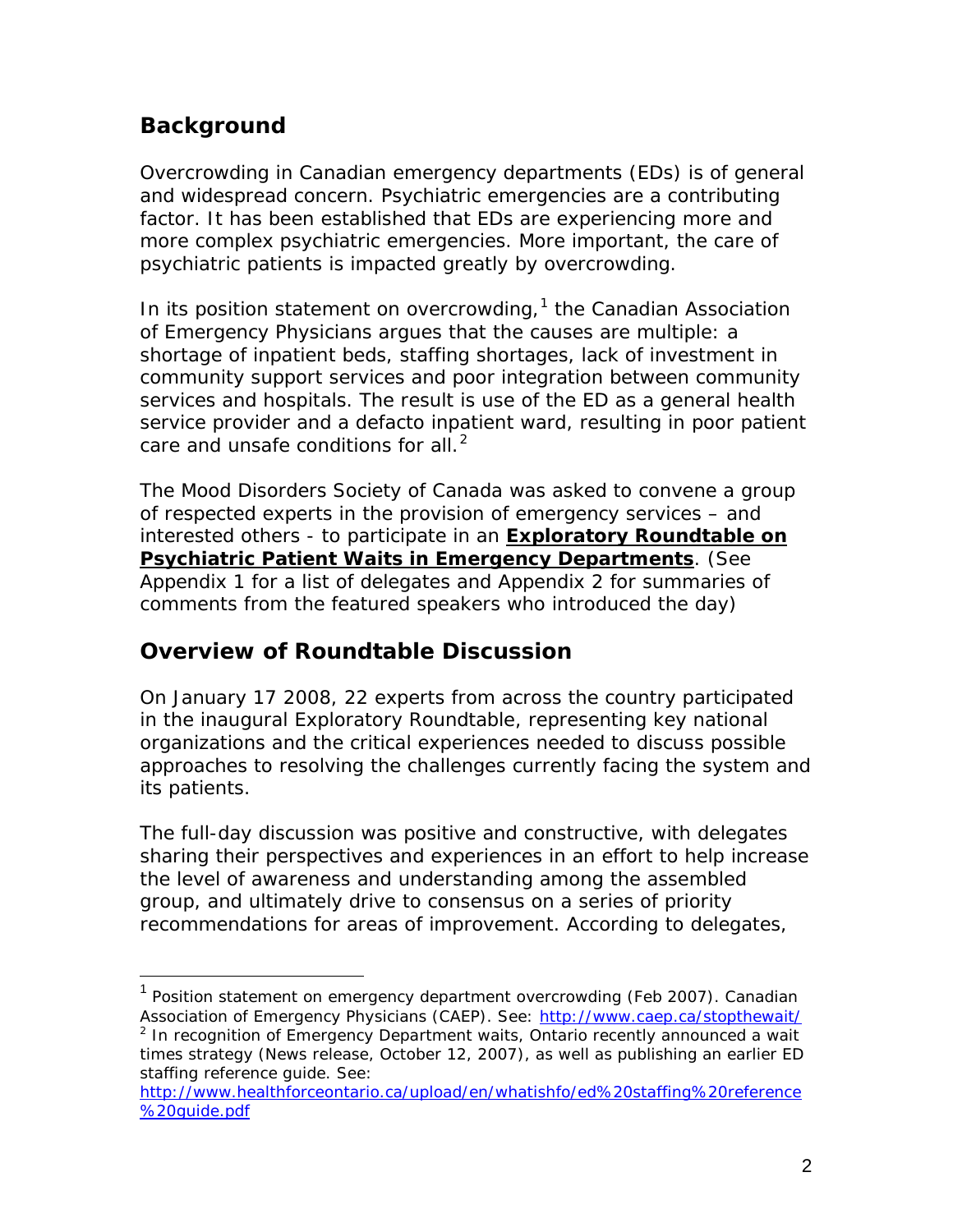the Roundtable constituted *the first time* a national panel of experts had gathered together to address this important issue.

While there were many different views on the nature and specifics of the challenges facing psychiatric patients in emergency departments across Canada, by the end of the session it was clear that there was a strong degree of consensus on many of the core issues.

Overall, delegates agreed on the fundamental principles of the discussion, including:

- There are significant challenges for patients in emergency departments who present with a psychiatric emergency and something needs to be done to improve programmatic care and patient experiences;
- These challenges are for the most part systemic in nature and not isolated to emergency departments. In fact, there are issues:
	- o before the patient arrives, involving police and paramedics, regional coordination and training;
	- o in the hospital, involving how they are triaged and assessed, access to beds, effective bed management and the standards used to evaluate and treat; and
	- o after they leave, involving the availability of supportive housing, community programs and crisis services.
- Many of the concerns expressed by patients about their experiences involve he issue perceived as stigma associated with mental illness and the way it may impact training, evaluation, treatment and support contributes to many of the concerns expressed by patients about their experiences.
- Despite these challenges, there was complete consensus that professionals across the system are doing the best they can, often without the tools, training or support necessary to significantly improve the emergency assessment of psychiatric patients on a sustained basis.
- Moreover, delegates at the Roundtable agreed that it is critical to work together, to drive inter-disciplinary and organizational collaboration in order to address these issues and identify workable solutions.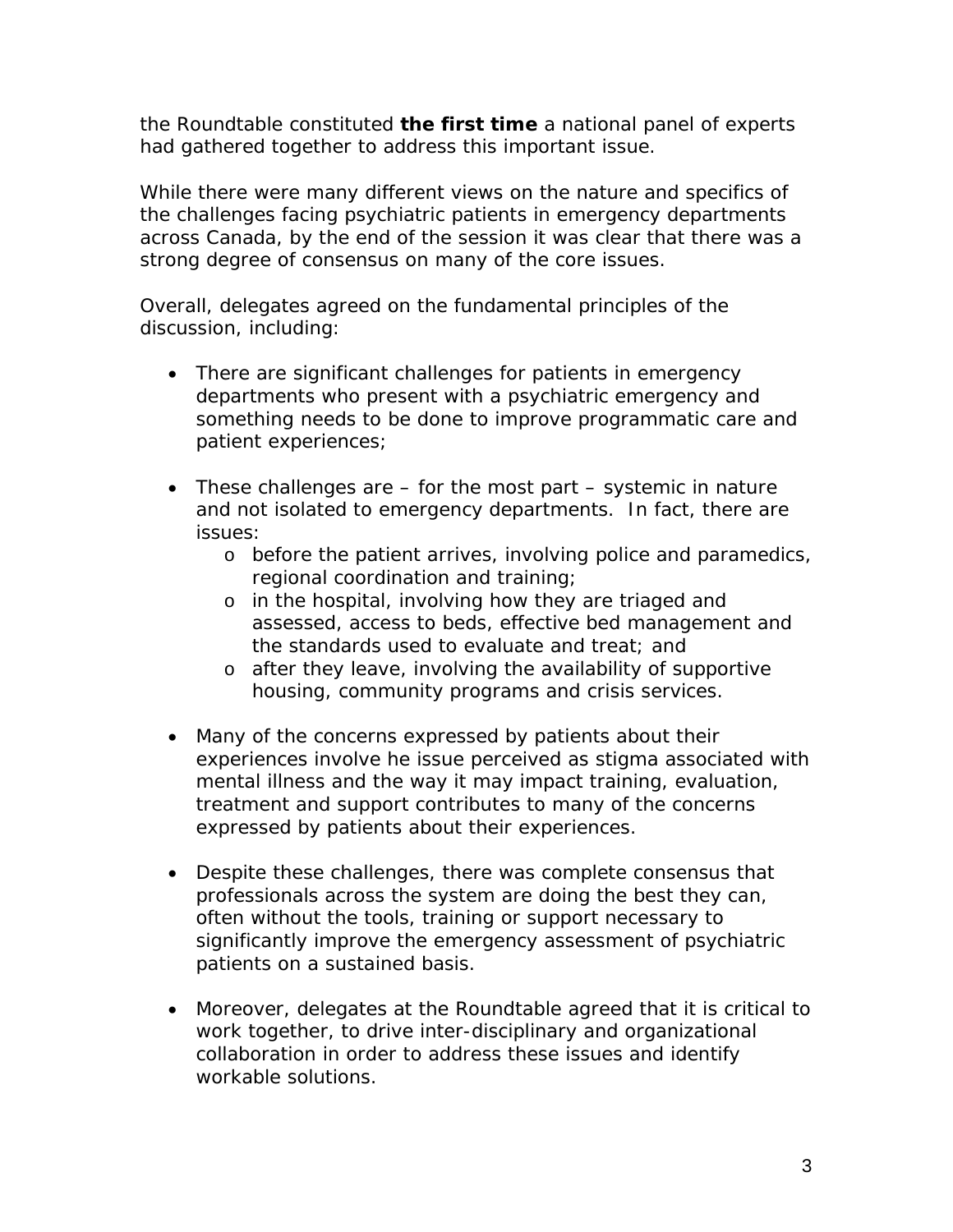The agenda for the Roundtable focused on the following two areas of inquiry:

- 1. If a set of recommended solutions for easing wait times in EDs for people with psychiatric emergencies were to be included in a National Mental Health Strategy, what would this group advise they should be?
- 2. What are the recommended linkages and partnerships that could move these solutions forward?

Most of the discussion centred on the areas for recommendation, with delegates agreeing to a number of core areas to be improved. There was not a lot of discussion about linkages. Some suggestions are embedded in the recommendations themselves.

# **Areas for Recommendation**

Delegates raised numerous issues and possible solutions throughout the day, however, by the conclusion of the Roundtable it was apparent that most of the ideas and suggestions could be grouped into five thematic areas for recommendation.

- 1. Standards for assessment
- 2. Data collection
- 3. Addressing perceived stigma
- 4. Clearinghouse for information
- 5. System coordination

Since it was not within the scope of a one-day roundtable discussion to develop detailed recommendations and implementation plans, delegates agreed to address each recommendation by considering the following questions:

- What is the problem that we are trying to solve with the recommendation?
- How do we describe the recommendation itself?
- What are the key characteristics of the recommended solution?
- What are the main barriers to implementing it?
- What are the linkages and processes that can help it become a reality?

This framework helped the Roundtable describe their recommendations in a manner that was comprehensive and could lead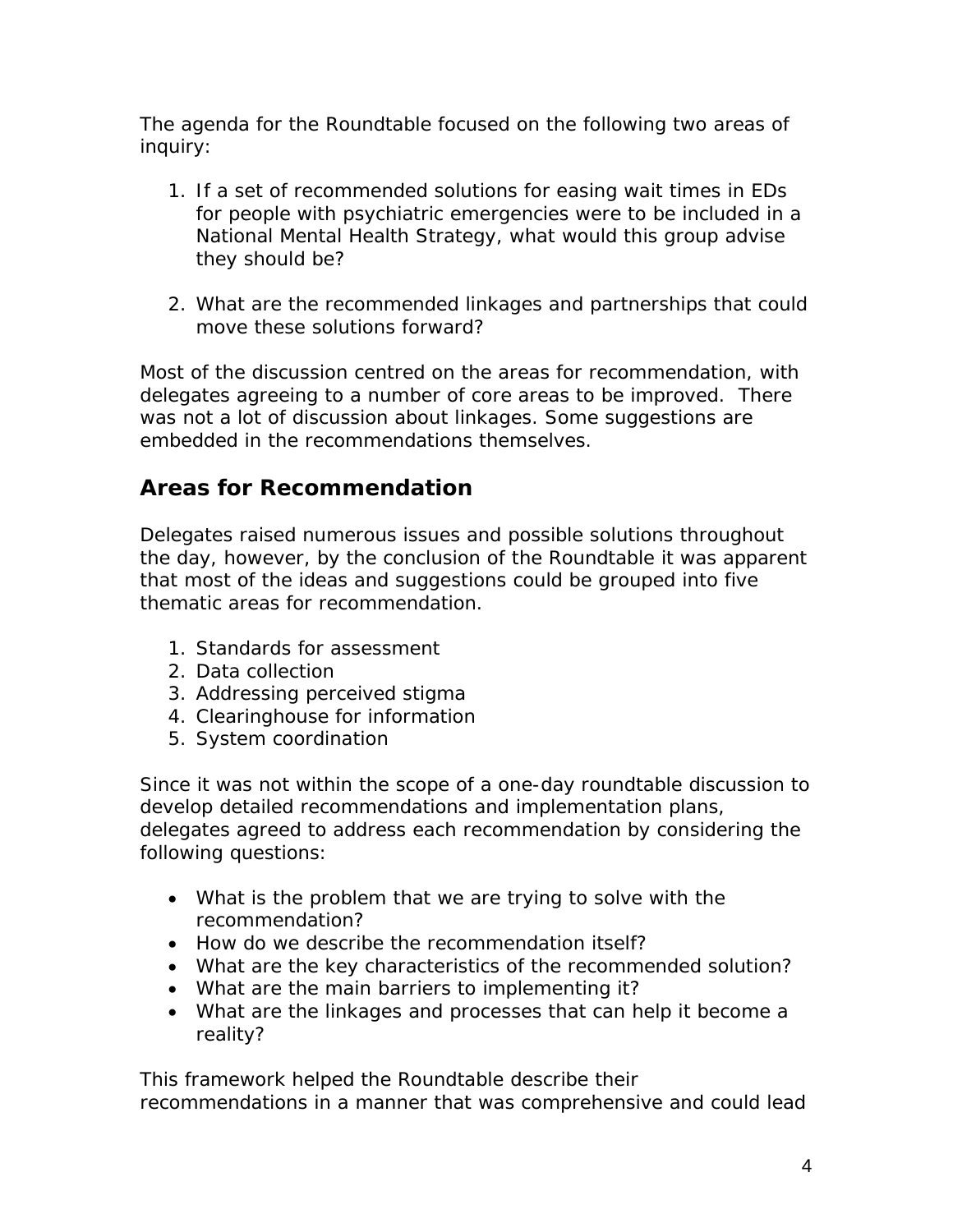to action. What follows is a description of each recommendation and the key consensus points on the above questions.

# **Recommendation #1: Standards for Assessment**

# **The Problem:**

There was a strong consensus that one of the central challenges involves inconsistent approaches to the assessment of psychiatric patients, post ED triage, and the ability to direct them to the appropriate resources in a timely manner.

Lack of agreement and lack of standardized definitions for presenting problems, acuity, assessment tools and diagnosis were identified as issues. Questions included, "What is the seriousness of the illness or acuity? What is need for admission? Is this a social crisis or is this the symptom of a specific diagnosis? Is medical clearance *always* necessary prior to/concurrent with a psychiatric assessment?"

# **The Recommendation:**

There was general agreement that the Canadian Triage and Acuity Scale (CTAS)  $3$  is an important tool for the initial triage of these patients. It will be important to collaborate and provide ongoing feedback regarding CTAS modifications in order to maximize the utility, acceptability and national implementation among all care providers.

Furthermore, delegates agreed that more work is needed in the development of a National Standard for Psychiatric Assessment focusing on the specific needs for emergency-based assessments, either by ED staff or by psychiatric services.

Similarly, there should be activity to create and implement psychiatric emergency assessment standards to assist the process of transferring care of a patient from the emergency department to specialized psychiatric services or between psychiatric services at different sites. It was thought that, adjunctive to medical diagnosis, a functional/behavioural scale that would describe the severity of symptoms and the impact on a patient's life would be helpful so everyone is 'speaking the same language.'

<span id="page-4-0"></span><sup>&</sup>lt;sup>3</sup> For the complete CTAS guidelines, see: <http://caep.ca/template.asp?id=B795164082374289BBD9C1C2BF4B8D32>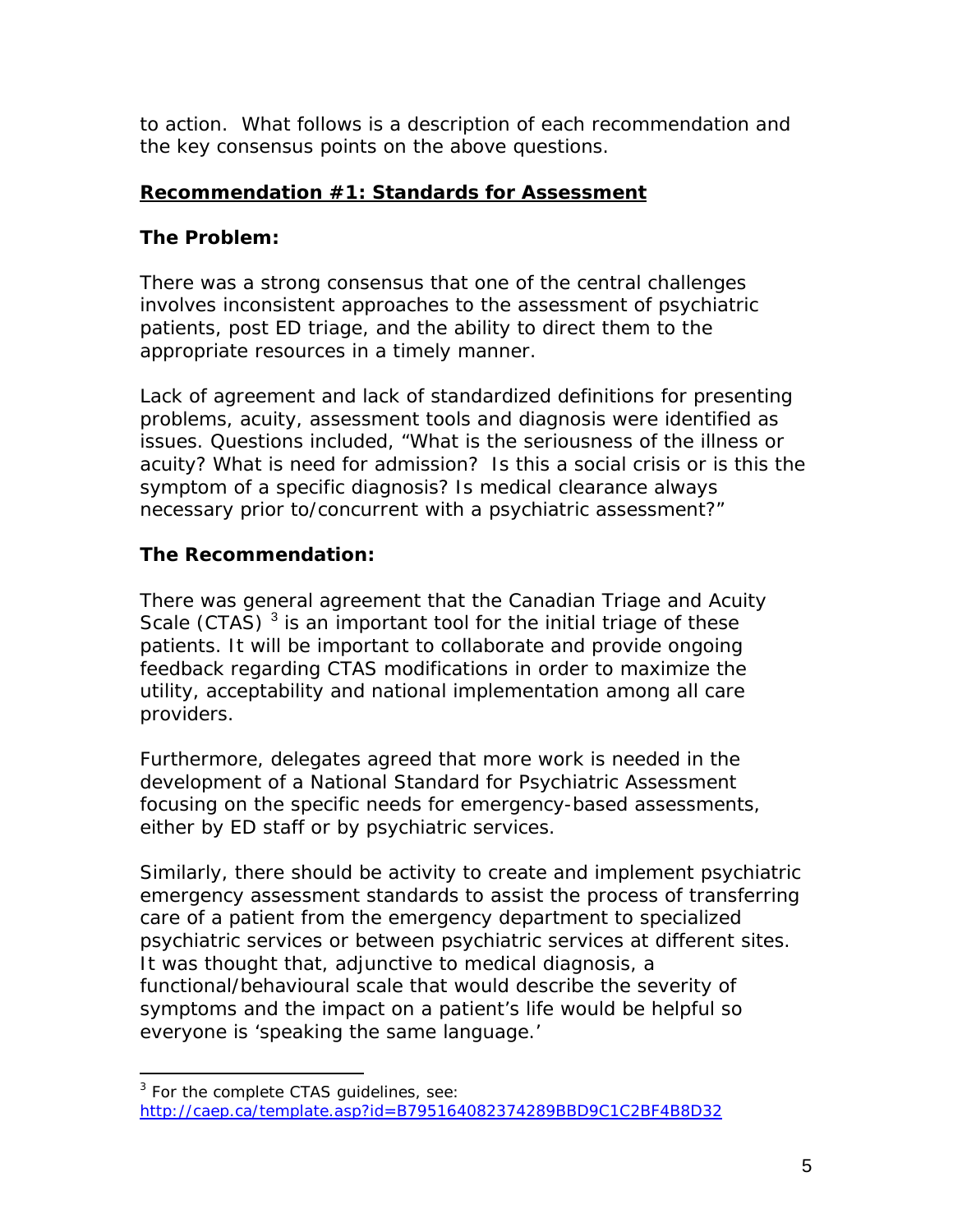# **Characteristics:**

There was broad consensus that the national standards for assessment should incorporate some key characteristics in order to be successful.

- First, delegates stressed that standards and assessment systems need to be sufficiently flexible to consider the needs of the patient in the context of his or her presenting problem.
- There was strong agreement that any new standards should not replace the work that has already been done (e.g., triage standards such as CTAS); current systems should be informed as much as possible by existing psychiatric experience and expertise. Future CTAS modifications should continue to follow the current model to ensure consistency when applied to psychiatric or non-psychiatric ED presentations. This may involve the use of additional modifiers for type and severity of psychiatric symptoms which could be objectively applied in a manner that complements existing measures. Delegates noted that psychiatric symptomology can be complex, and therefore requires clinical judgment and expertise that does not easily reduce to a checklist.
- Of note was the challenge associated with patients triaged to CTAS Level III, many of whom may experience waits longer than are recommended in the current system.
- There was also consensus that any standards and assessment tools that are developed should incorporate specific teaching materials that are aligned across systems and jurisdictions in order to facilitate widespread adoption.
- Finally, some felt that implementation of the standards and assessment tools could be improved if mental health professionals are involved more closely into the process.

# **Barriers:**

While there was strong support for the recommendation, delegates identified a number of barriers that will need to be overcome as the recommendation moves forward.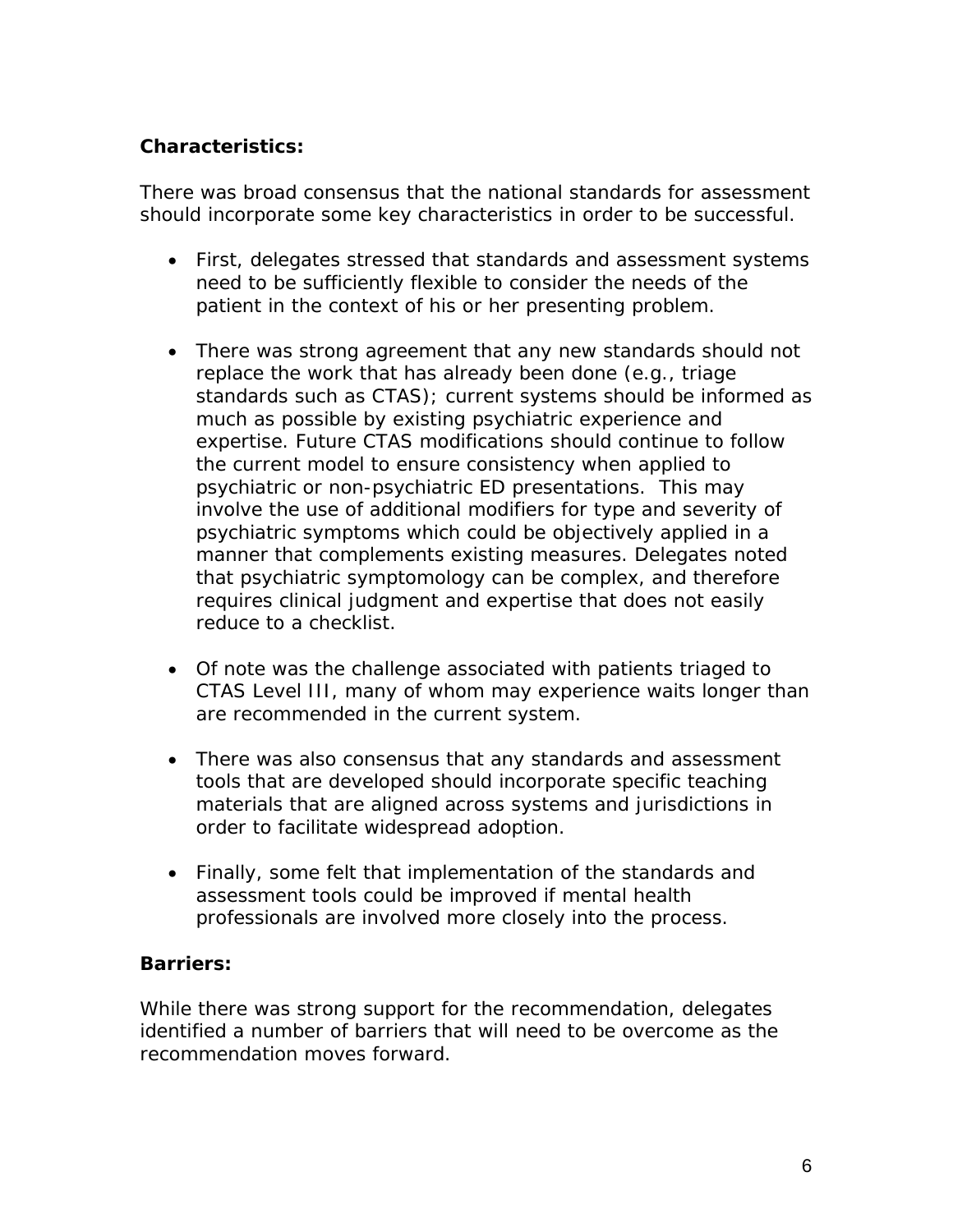- One of the main challenges associated with standard psychiatric assessment is the lack of consensus on diagnosis and/or severity. Delegates highlighted that given the difficulty in diagnosing psychiatric patients with certainty, many in the profession do not have the same level of confidence (or "trust") in diagnoses by their colleagues perhaps in contradistinction to medical and surgical conditions.
- Challenges are associated with the different needs of the psychiatric patient when compared to other medical and surgical patients who present to the ED. Despite perceived cultural differences between emergency medical workers and psychiatric medical workers, delegates stressed that there is an ongoing support for collaboration based on goodwill, strong communication, and a fundamental desire to improve the care of this unique population.
- It is important that new standards and tools do not solely add new steps but lead to substantive improvements in the ability to triage and assess psychiatric patients.
- There was some concern that it may be difficult to overlay standard diagnostic and type/severity scales for symptoms of mental illness (given its complexity), and that efforts to do so could face some skepticism that may make adoption of new standards a challenge.

# **Process & Linkages:**

Clearly an immediate and critical linkage in advancing this recommendation involves working closely and collaboratively with emergency-based partners, involved in all stages of care (including community, out of hospital, ED and in hospital). Additionally, many agreed that closer linkages are needed with those involved at preemergency stages, particularly police and paramedics.

Finally, further research and data are necessary for the development, validation and ongoing improvement of standards and assessment tools.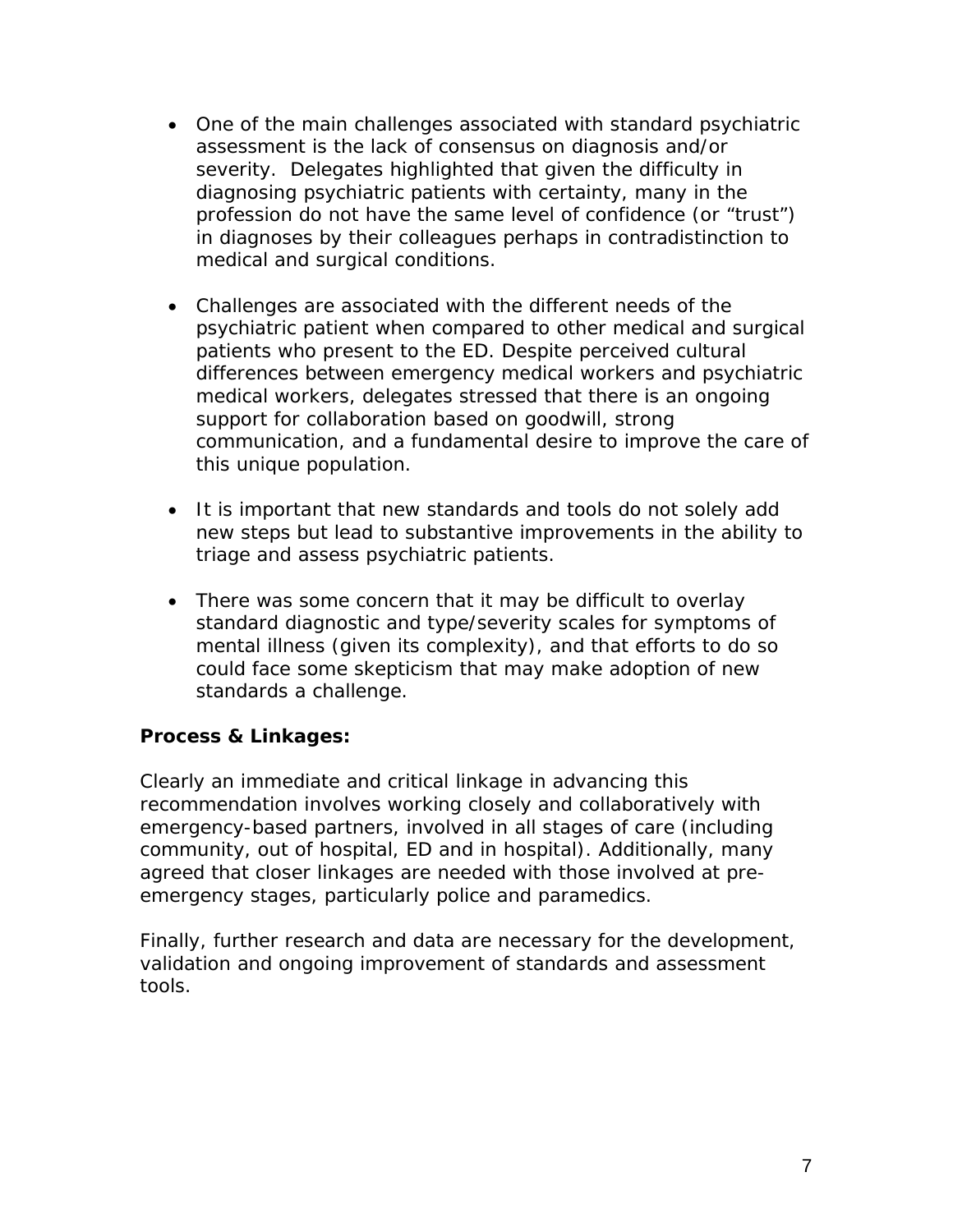# **Recommendation # 2: Data**

#### **The Problem:**

Currently, there are many points of data collection for general wait times, as well as for psychiatric emergencies. However, these data pockets are isolated and uncoordinated. There is presently no central body responsible for the identification, collection and standardization of data which makes comparisons among organizations and jurisdictions challenging.

In order to support the development of the standards described in the first recommendation, it is important to have current, reliable data. Moreover, as a finite amount of health care money is allocated to competing priorities, solid data that highlights the salience of mental illness can help drive further funding.

### **The Recommendation:**

There was general agreement on the need for better data to describe the current experience of psychiatric patients who present to emergency departments (i.e., who goes where, and what happens to them?). Data need to be current, complete and readily available.

#### **Characteristics:**

- Delegates agreed that one of the characteristics associated with this recommendation is that the data capture process be robust and useful, but stressed that it must not add additional work burden in the process. This was a fundamental issue for all delegates. While there is strong support for more robust data, there is no appetite for the development of data standards that add layers of effort on an already over-burdened system.
- Another key characteristic of this recommendation is the need to agree upon the common data elements and definitions to be collected which will describe the experience of psychiatric patients.
- Delegates stressed that it is important to build on existing systems, such as CTAS, the Canadian Emergency Department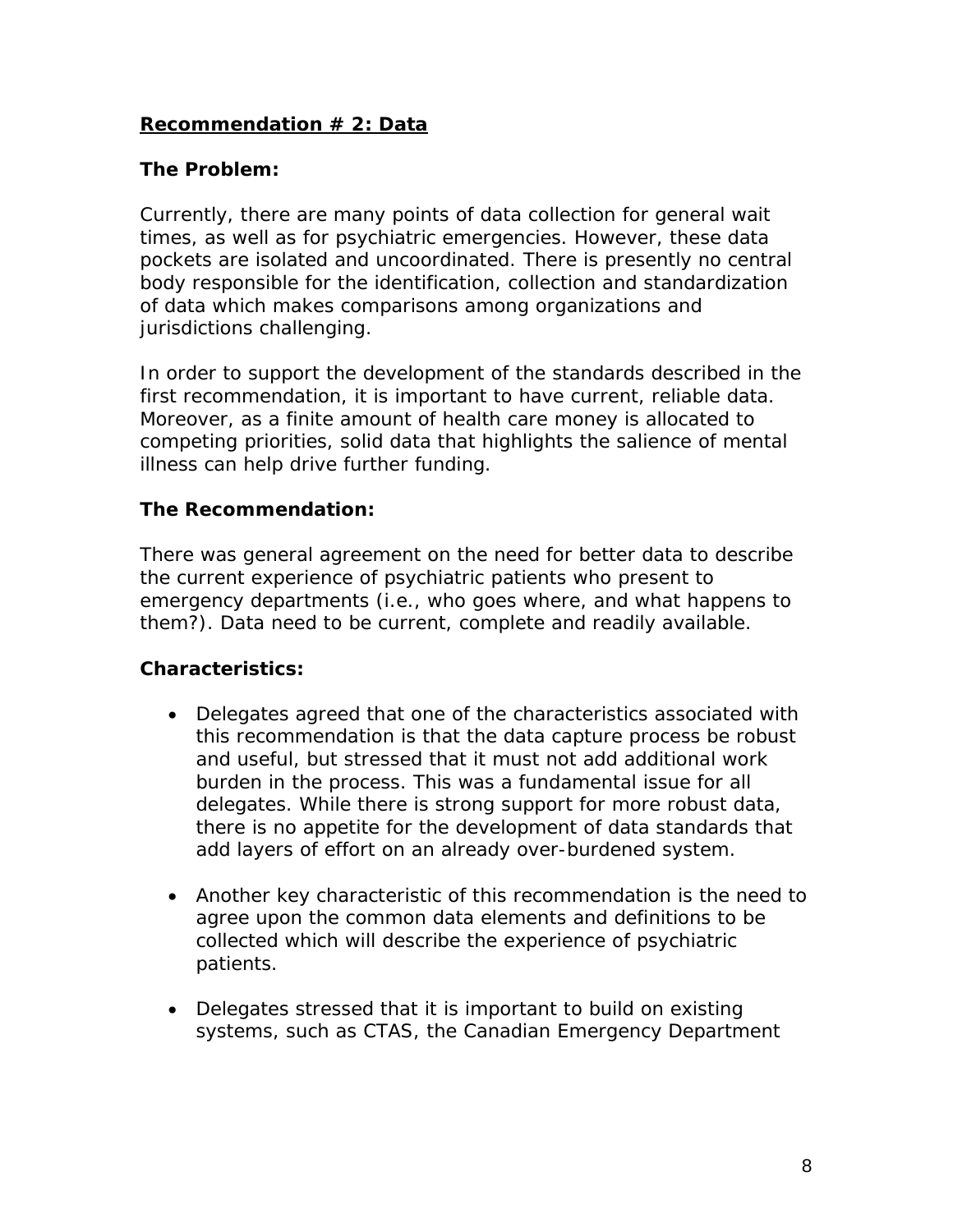Information System (CEDIS) and others.<sup>[4](#page-8-0)</sup> There was a sense that these systems would benefit from closer coordination so that any additional data-gathering functions would complement these systems, rather than replace or duplicate them.

Finally delegates emphasized the need to ensure that whatever is done to improve data collection, efforts need to focus equally on data dissemination, so that all components of the system are able to access and benefit from the information that is collected and the insights that are provided.

# **Barriers:**

Delegates identified a number of barriers that will need to be overcome for this recommendation to be successful.

- As indicated above, the primary issue is ensuring that the process for collecting the data does not add a additional effort for health professionals in their day-to-day lives. Not only was it felt that this would make adoption difficult, but many felt that it could compromise the quality of the data, as over-burdened staff may choose not to take the time to fill in the information.
- The lack of common approaches to data collection and definition specific to psychiatric patients, and the limited degree of collaboration and coordination was also identified as a barrier. Examples were provided from across the country that elaborated on this point and highlighted the significance of the challenge.
- In addition, the mental health system has historically suffered from a lack of resources with most available funding dedicated to services. In such an atmosphere of scarcity, data collection has had limited to no attention. Despite pockets of investment, this situation continues to this day. In this vein, delegates noted that any effort to improve and expand data collection and dissemination would inevitably have resource implications, which could be a barrier to implementation.

<span id="page-8-0"></span><sup>&</sup>lt;sup>4</sup> CEDIS was initiated by the Canadian Association of Emergency Physicians in collaboration with the National Emergency Nurses Affiliation (NENA) and the Association des médecins d'urgence du Québec (AMUQ). For a full explanation of CEDIS, see

[http://www.caep.ca/template.asp?id=4DCA2D0014A4408FACB06DC5CC0E81D3#wo](http://www.caep.ca/template.asp?id=4DCA2D0014A4408FACB06DC5CC0E81D3#work) [rk](http://www.caep.ca/template.asp?id=4DCA2D0014A4408FACB06DC5CC0E81D3#work)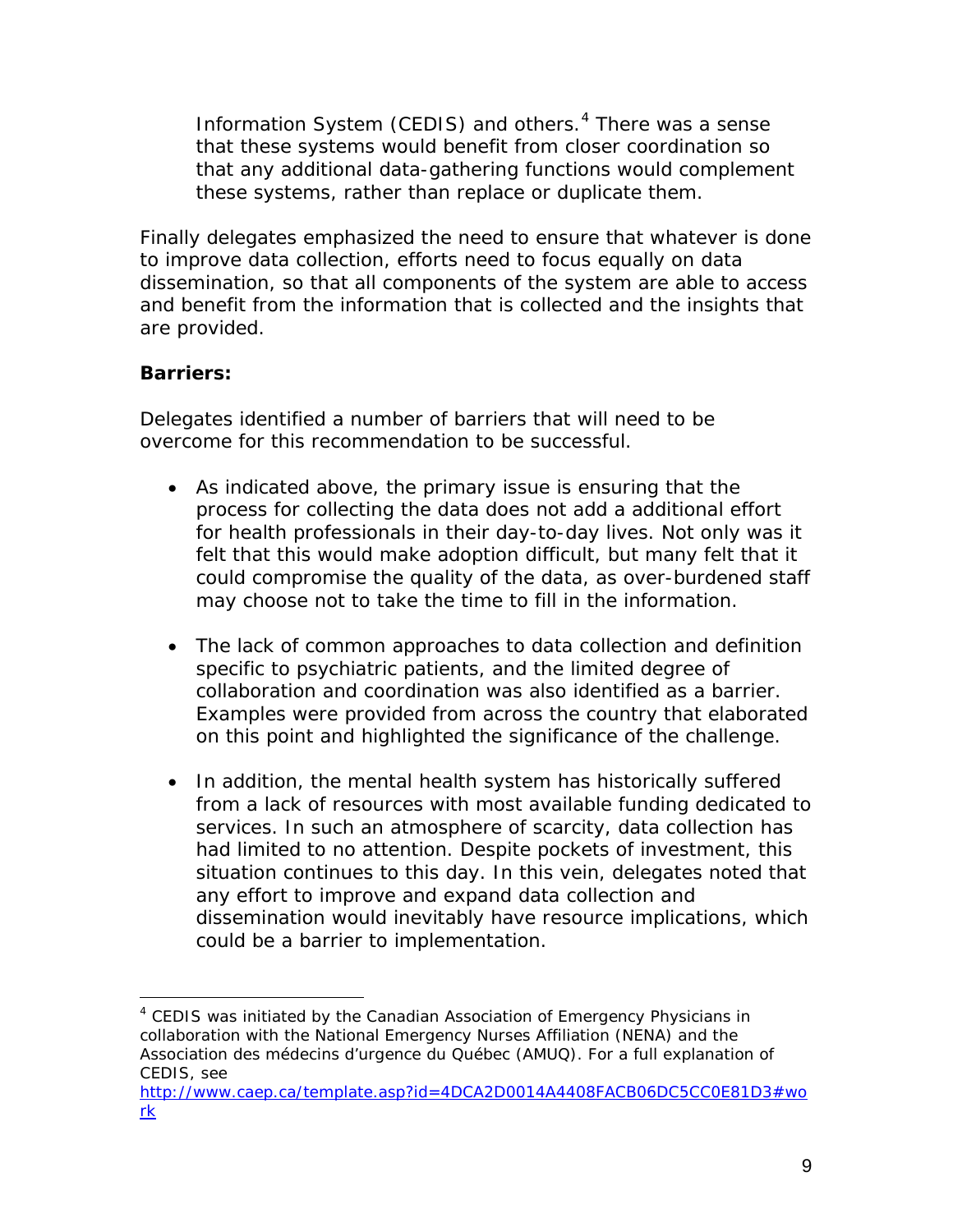### **Process & Linkages:**

Delegates agreed that there are some clear initial process steps that need to be followed in order to move forward, including:

- Defining who will lead the effort and with whom it will be coordinated;
- Fostering an awareness of the need for data among health professionals and others;
- Setting priorities about what to focus on first, including articulating what the data will be used for and why.

Supporting these process steps, delegates noted that there were also some clear linkages that should be made, including with regional health authorities, provincial governments and existing data collection systems. This was seen as an important step in ensuring that collaboration takes place and duplication of effort is avoided. Finally, delegates felt there would be value in linking these efforts with those of the Canadian Institute for Health Information and Canada Health Infoway, which may have resources and insights to share that could be valuable.

### **Recommendation # 3: Dealing with Stigma**

#### **The Problem:**

Throughout the day there was a robust discussion of the issue of perceived stigma and the potential impact it has on patient waits in particular, and the overall patient experience in general. As one delegate noted, the challenges with respect to wait times - from a patient perspective - is often interpreted as being evidence of discrimination caused by stigma (i.e., many psychiatric patients feel that patients with other medical conditions wouldn't have to wait as long and wouldn't be treated the same way). However, there is little or no research to bring this issue to the fore.

There was a strong consensus that the perception of stigma remains a significant problem across the whole system and may include not only hospital-based, but also community services.

Delegates acknowledged that *all* health professionals, including mental health professionals, can hold potentially stigmatizing attitudes towards psychiatric clients.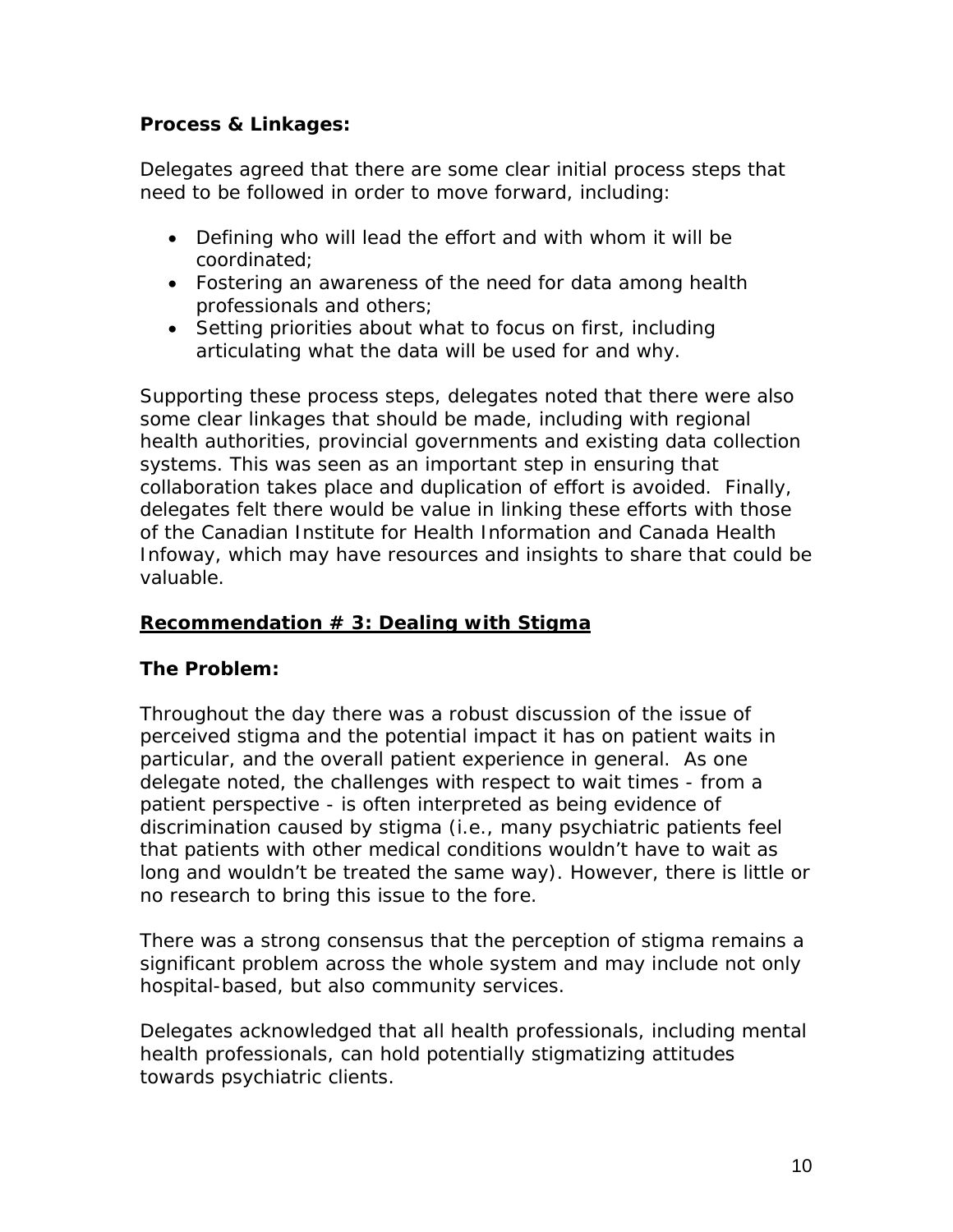It is critical to note that delegates were not suggesting that the medical profession is deliberately discourteous or rude to psychiatric patients. In fact, there was broad agreement that everyone involved is doing the best they can with limited resources and often insufficient tools to support more efficient interactions. In fact, this is precisely why delegates felt that more needs to be done to provide professionals with information and tools to better manage crisis situations when these arise. Some tools could be as simple as a clear understanding of what questions to ask when responding to a psychiatric emergency. This was one area where delegates agreed that many health professionals are uncomfortable to engage.

It may be most helpful to recognize that the issue of stigma must be framed within the current realities of the overcrowded ED. *There are long wait times for everyone.* Staff are frustrated. The working environment is often noisy and chaotic. This can be distressing for staff as well as patients.

### **The Recommendation:**

Delegates did not have a set solution to the issue of perceived stigma; it is too large an issue to review comprehensively in a single day's discussion. That said, delegates agreed that an area for recommendation is the development of approaches for dealing with the potential for stigma in institutions and professions related to health care provision.

#### **Characteristics:**

While there were no set solutions, delegates did identify a number of characteristics that could form part of the recommended approaches for dealing with this issue.

- In the first instance, many delegates felt that there needs to be some set standards for identifying and responding to stigma, which could be promulgated through professional training programs and re-enforce positive interactions throughout the whole system.
- Some delegates indicated that one contributor to stigma is the design of most hospitals, which don't provide adequate, safe, and comfortable space for mental health patients. For example, special Crisis Stabilization Units could be dedicated to short stay psychiatric emergencies, or there could be different access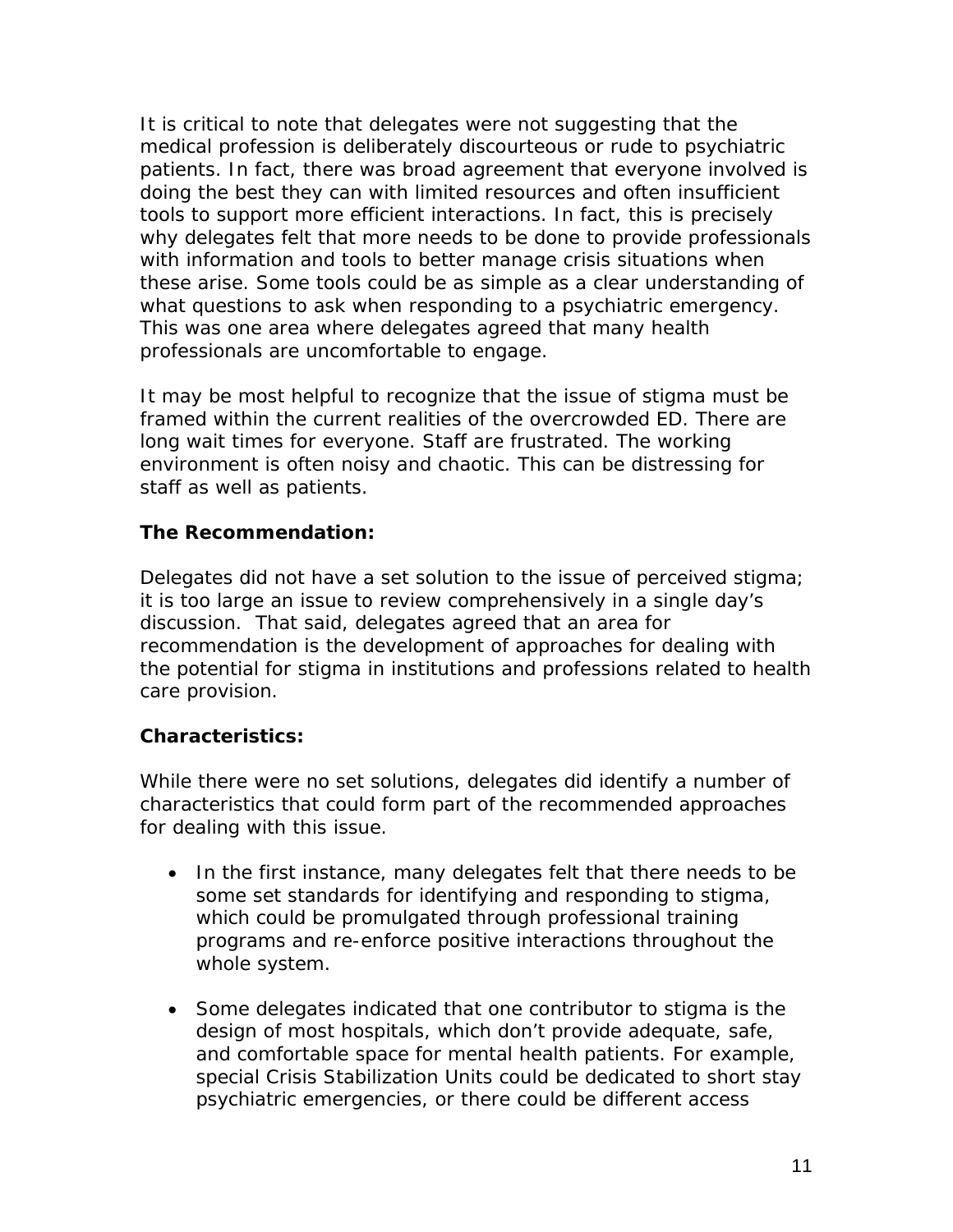points for psychiatric patients to engage with medical services (Psychiatric Emergency Care Centres). On the other hand, some felt that segregating mental health patients could contribute to stigma. Despite these differences of opinion, it was clear that these issues merit further examination.

- There was strong consensus that issues related to perceived stigma need to be more closely integrated into training at all levels for those professions who work with psychiatric patients. There was general agreement that there is a need for a greater orientation toward customer service, which emphasizes kindness and understanding, respect and courtesy when dealing with all patients.
- Expanded training which provides professionals with information and tools to better manage crisis situations when these arise is required. Some tools could be as simple as a clear understanding of what questions to ask when responding to a psychiatric emergency. This was one area where delegates agreed that many health professionals are uncomfortable to engage.
- Finally, there was some discussion about technical solutions that could help address the issue of perceived stigma. Some delegates talked about concepts such as medical passports, portable electronic health records, and Medic-Alert bracelets for mental health patients. These ideas were not discussed in great detail, but there was general agreement that they warranted further exploration.

# **Barriers:**

Delegates identified a number of the barriers that will need to be overcome in order to address the issue of stigma.

• There was agreement that one of the challenges is the allocation of resources to the mental health system. In many emergency departments, there are fewer medical professionals with specific training and/or interest in mental health when compared to other conditions. Furthermore, with resources in EDs already limited, several delegates noted that it is difficult to allocate some of those scarce resources (personnel, space, and mental health training and skills development programs) exclusively to psychiatric emergencies.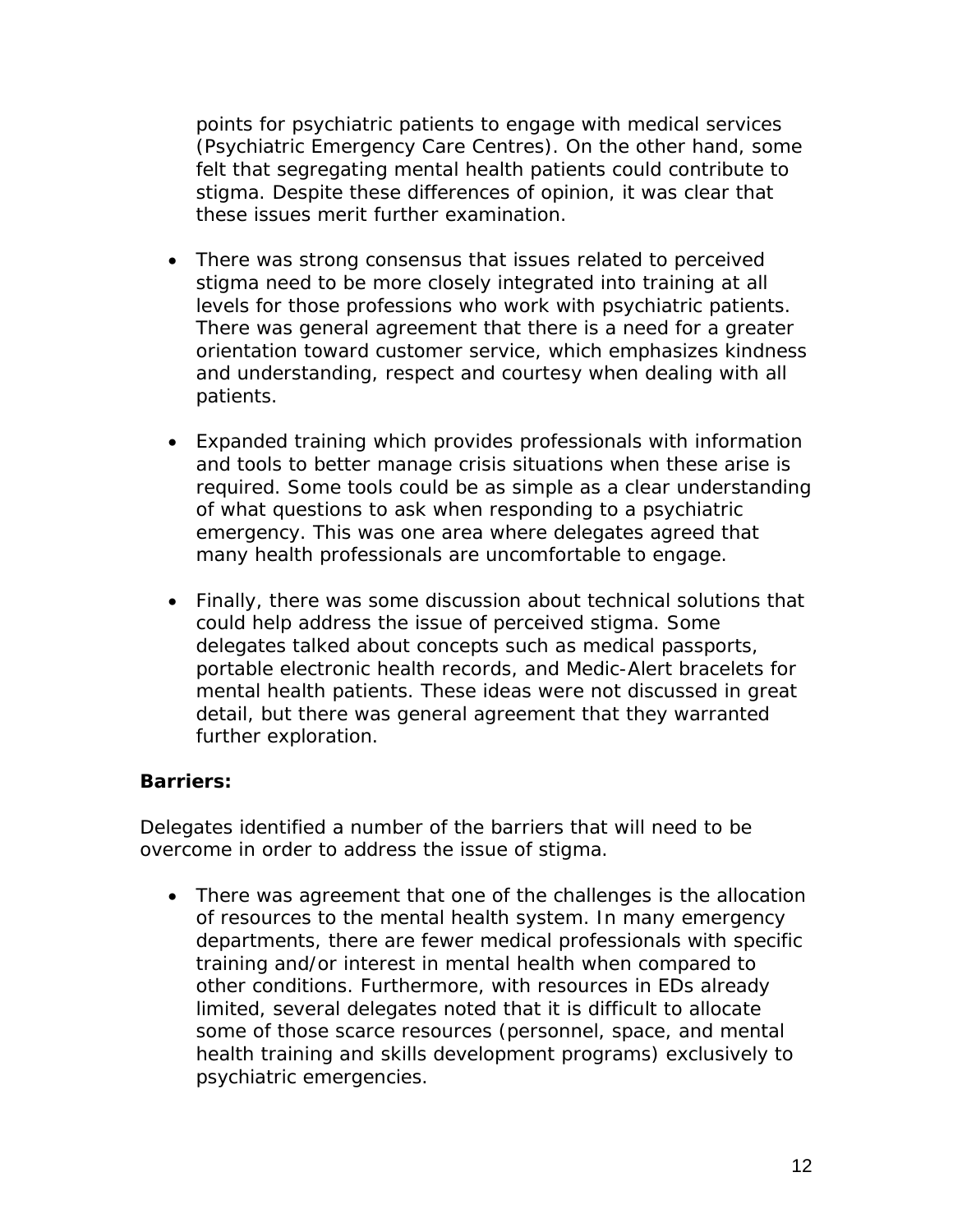- Arrival with the police may also increase the potential for stigma for psychiatric patients. While there have been some very positive examples of collaboration with local police forces (some of which were discussed during the Roundtable), the very fact of a patient having been brought into the hospital by police may exacerbate stigma. It was also noted that patients brought to the emergency department by police incur a "record" in electronic form showing that they have had an interaction with police and the reason for this interaction. In some instances, this record has followed people with devastating consequences such as not passing police checks for certain types of jobs or not being able to cross the border.
- Finally, some delegates noted that for psychiatric patients who suffer from a concurrent substance abuse disorder and/or addiction, there may be a greater potential for stigma.

#### **Process & Linkages:**

There were a number of general comments made about process and linkages, but the one that seemed to interest and engage most delegates involved establishing a link between efforts to mitigate stigma with hospital accreditation. There was a sense that linking these recommendations to hospital and program accreditations could be one method to focus the attention of hospital administrators and executives who allocate the resources. Similarly, this could provide a more direct link into pre- and post-licensure programs within the professions. There was agreement to explore this issue further with the Canadian Council on Health Services Accreditation.

#### **Recommendation #4: Clearinghouse for Information**

#### **The Problem:**

Throughout the Roundtable discussion it became apparent that there were a number of leading practices and positive experiences from across the country that most delegates were not aware of. This highlighted the need to share best/better practices and clinical models more effectively so that more people could benefit from positive developments.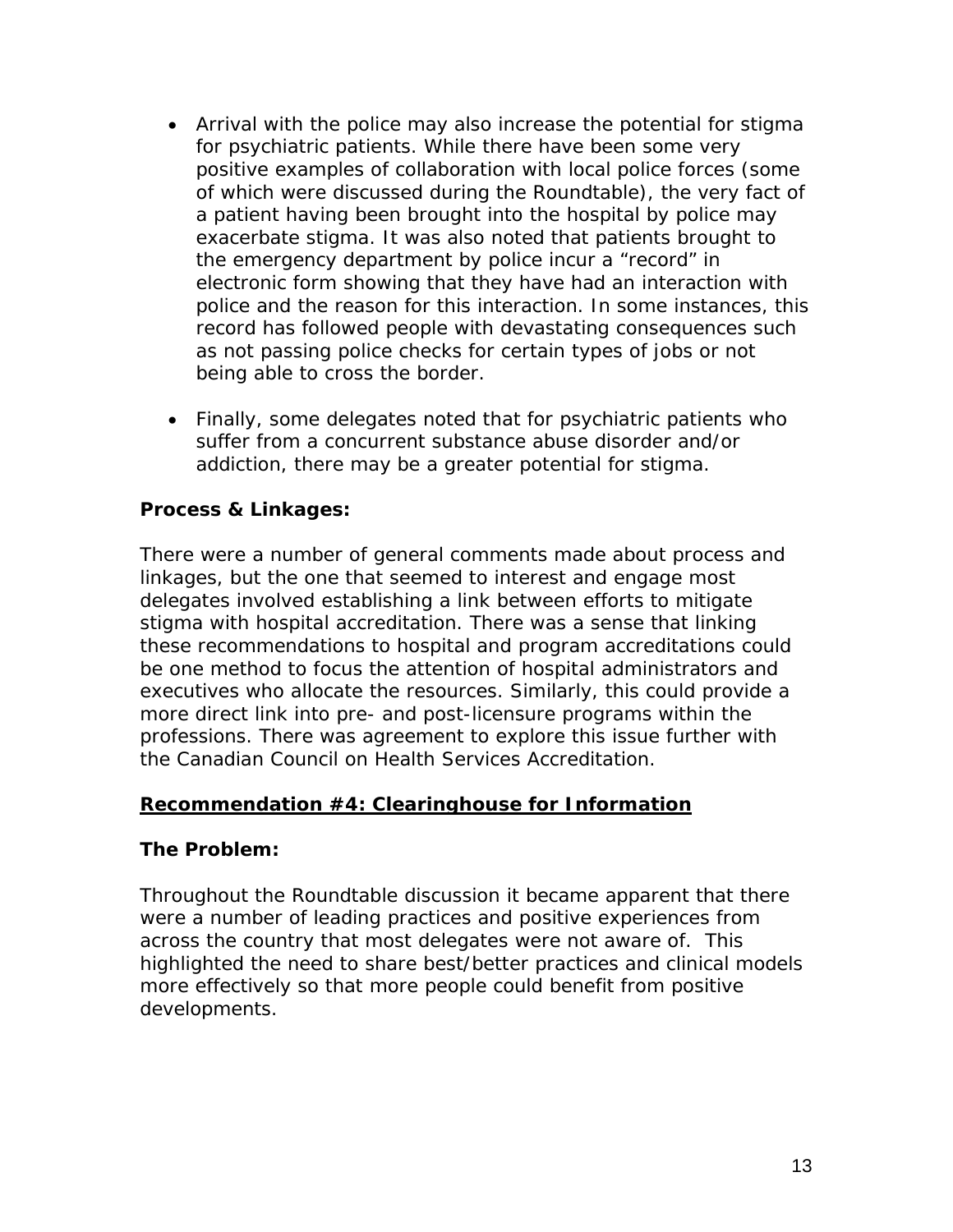### **The Recommendation:**

There was general agreement that it would be worth exploring the value of a "clearinghouse" to share best practices and clinical models.

#### **Characteristics:**

Delegates agreed that for such a system to be useful it must be easy to provide input into and access data from. Similarly, the content would need to be reliable and consistently uniform, which could present a problem since there was a sense that common information of this nature may not be currently available.

Some delegates suggested that even sharing anecdotal experiences, which outline the clinical models and the successes that have been achieved, would be a helpful step toward improving understanding and the availability of information.

### **Barriers:**

Delegates raised concerns about possible privacy issues as data points are shared. There was a sense that this issue could be overcome by secure technology and the use of aggregate data, but it was an important barrier to raise so that it can be managed.

The lack of consistent terminology/definitions, few – if any - "best" practices, and incomplete information, particularly in respect of longitudinal data and/or a unique patient identifier, were also raised as barriers that could make it difficult to compare and validate experiences across setting/jurisdictions.

# **Process & Linkages:**

Delegates identified a number of groups who would have to be engaged in the further development of this recommendation, including the Canadian Institutes of Health Research, the Canadian Institute for Health Information, Canada Health Infoway, the Mental Health Commission of Canada and others.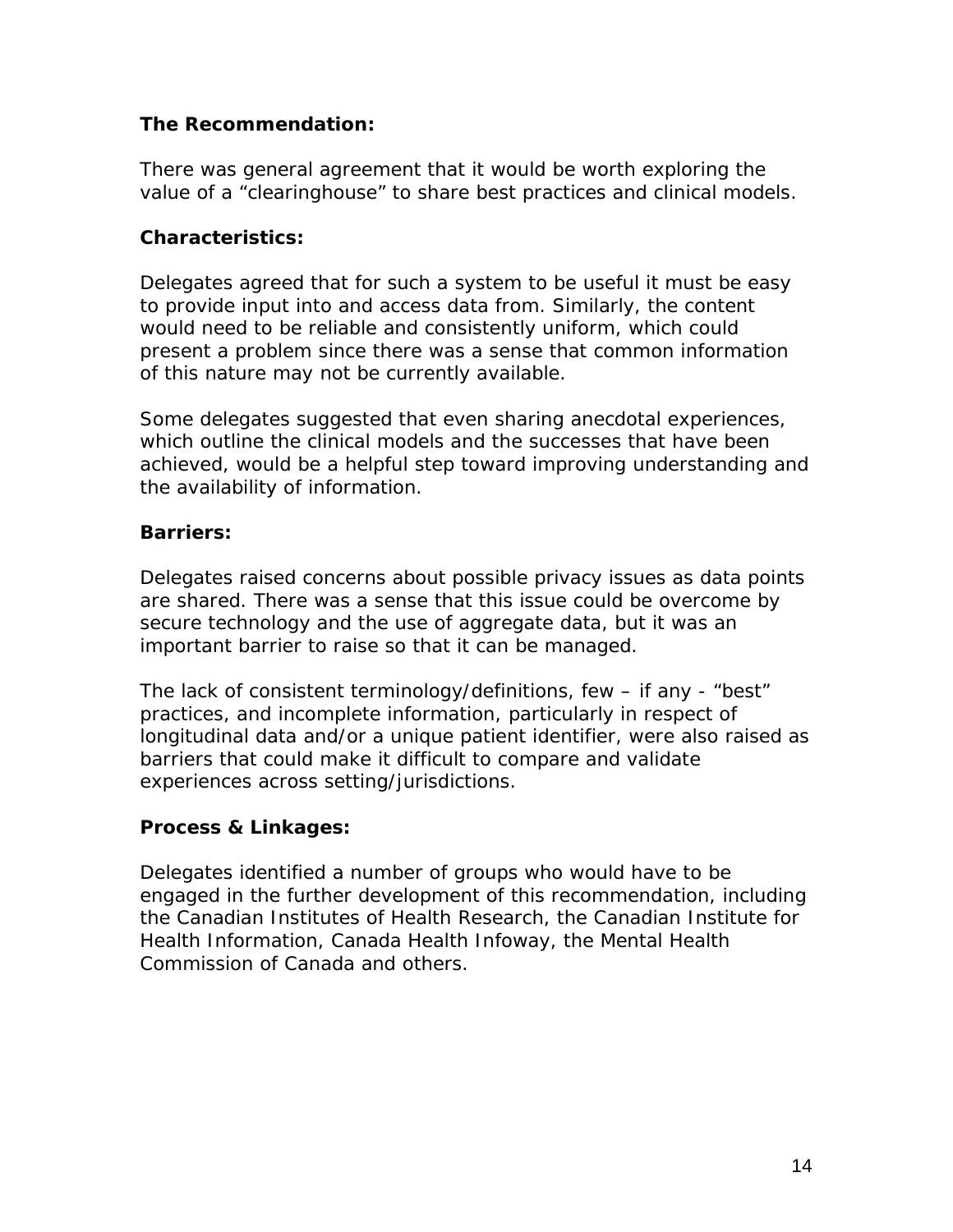# **Recommendation # 5: System Coordination**

### **The Problem:**

There were a number of generalized "systems" problems that were identified throughout the Roundtable discussion, which delegates agreed could all be grouped together under the heading of System Coordination. This includes issues such as:

- *Interaction between the police and emergency departments:*  While there have been some individual successes (e.g., in Toronto and Vancouver), there is still a lot of work to be done in terms of how both organizations are trained, how they understand each others' needs, and how they interact on a dayto-day basis;
- *Access to beds:* There was a strong view that the lack of information about where beds are, which are available and how they are being utilized – as well as disagreement about the definition of an "occupied" bed – creates significant challenges for making any real progress on patient wait times;
- *Allocation of scarce resources and limited coordination of those that do exist:* In the end, delegates agreed that many of the outstanding issues came down to a question of the allocation of scare resources, which is complicated by the fact that different parts of the system do not work well together and no one appears to have "perfect knowledge" about what is going on across the mental health system.
- *Dealing effectively with aggression:* While it is not often talked about openly, some psychiatric clients have the potential for violent behavior. The police assume that the EDs and the mental health system can and should deal with them but some parts of the health system are not equipped for such clients.

Within the context of system coordination, these were felt to be main problems that need to be addressed.

#### **The Recommendation:**

While there was a great deal of discussion about the need for greater system coordination, there were no comprehensive solutions or recommendations offered by delegates. Some pointed to the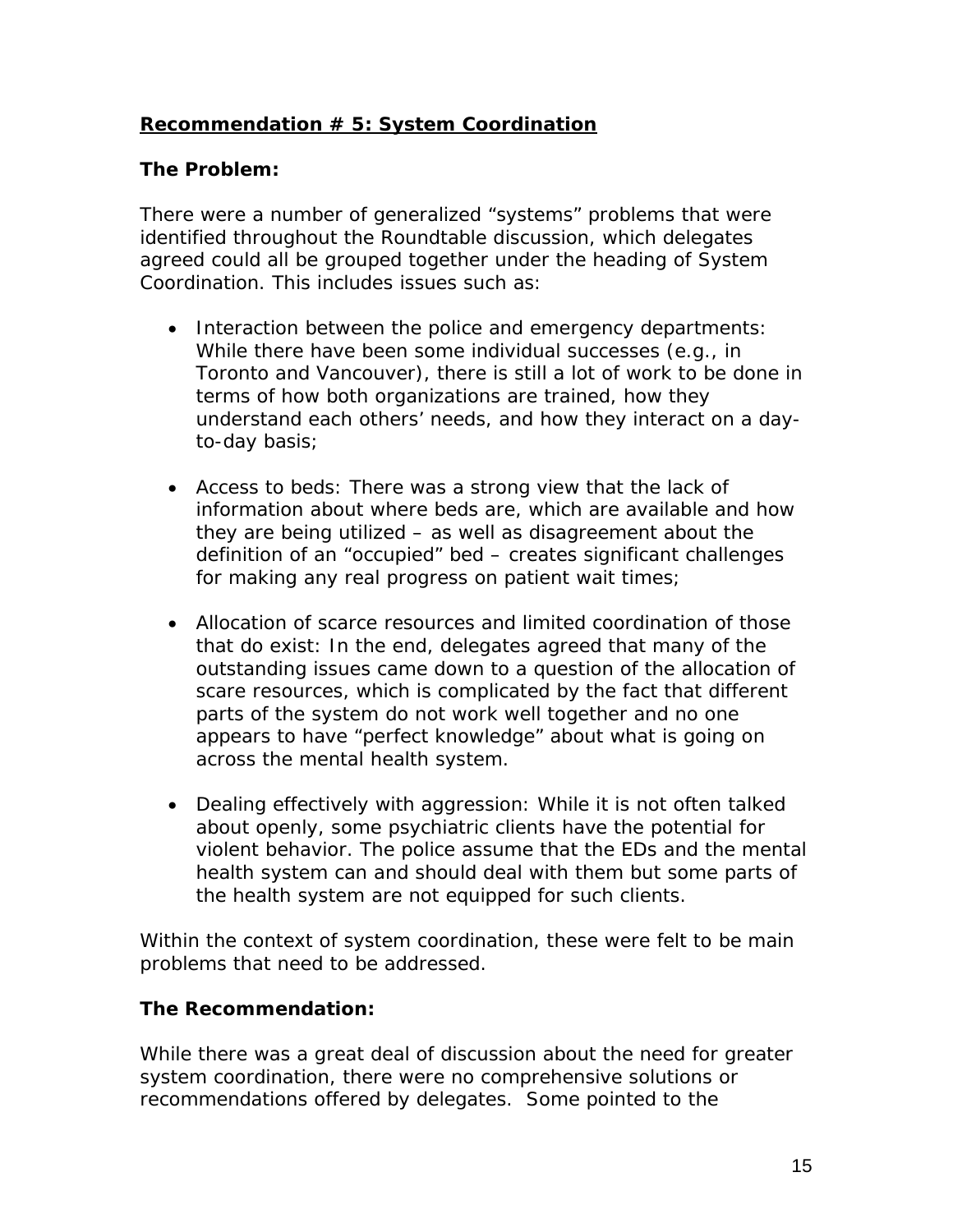experience of the Canadian Stroke Network, which achieved a high degree of system coordination as a possible model, but others noted that there are substantive differences between the two situations.

As some delegates noted, they have spent the better part of several decades dealing with these same issues and there are no easy fixes. That said, there was general agreement to look at different approaches to system coordination and to try to move in the direction of greater collaboration and integration over time.

Delegates noted that, even in the absence of widespread system coordination, there is consensus on the key elements of a diversion crisis system which include telephone crisis lines, mobile crisis units, walk-in crisis programs and safe beds – working in coordination with EDs and emergency response personnel. [5](#page-15-0) However, most jurisdictions have not implemented the full spectrum.

# **Characteristics:**

Delegates identified a number of characteristics that should be considered in the context of a broader effort at system coordination.

- As a starting point, delegates agreed that any such effort must address the need for better collaboration among first responders (e.g., police and paramedics) and hospital staff in emergency departments. There were a number of models discussed during the Roundtable that may be able to be applied elsewhere. The general sentiment was that this will be driven by a concerted local effort to work more closely together and to consider the needs of all of the respective parties in these interactions. Similarly, issues related to definition and identification of occupied beds need to be addressed.
- Several delegates highlighted the need to work toward greater system coordination within the mental health profession and the various services associated with it. There was general agreement that greater intra-organizational cooperation and coordination is just as important as collaboration with other parts of the system.
- During the Roundtable, several delegates identified the need to work toward broader systems issues that could include initiatives

<span id="page-15-0"></span><sup>&</sup>lt;sup>5</sup> Review of best practices in mental health reform (2003). The Public Health Agency of Canada. See: [http://www.phac-aspc.gc.ca/mh-sm/pubs/bp\\_review/index.html](http://www.phac-aspc.gc.ca/mh-sm/pubs/bp_review/index.html)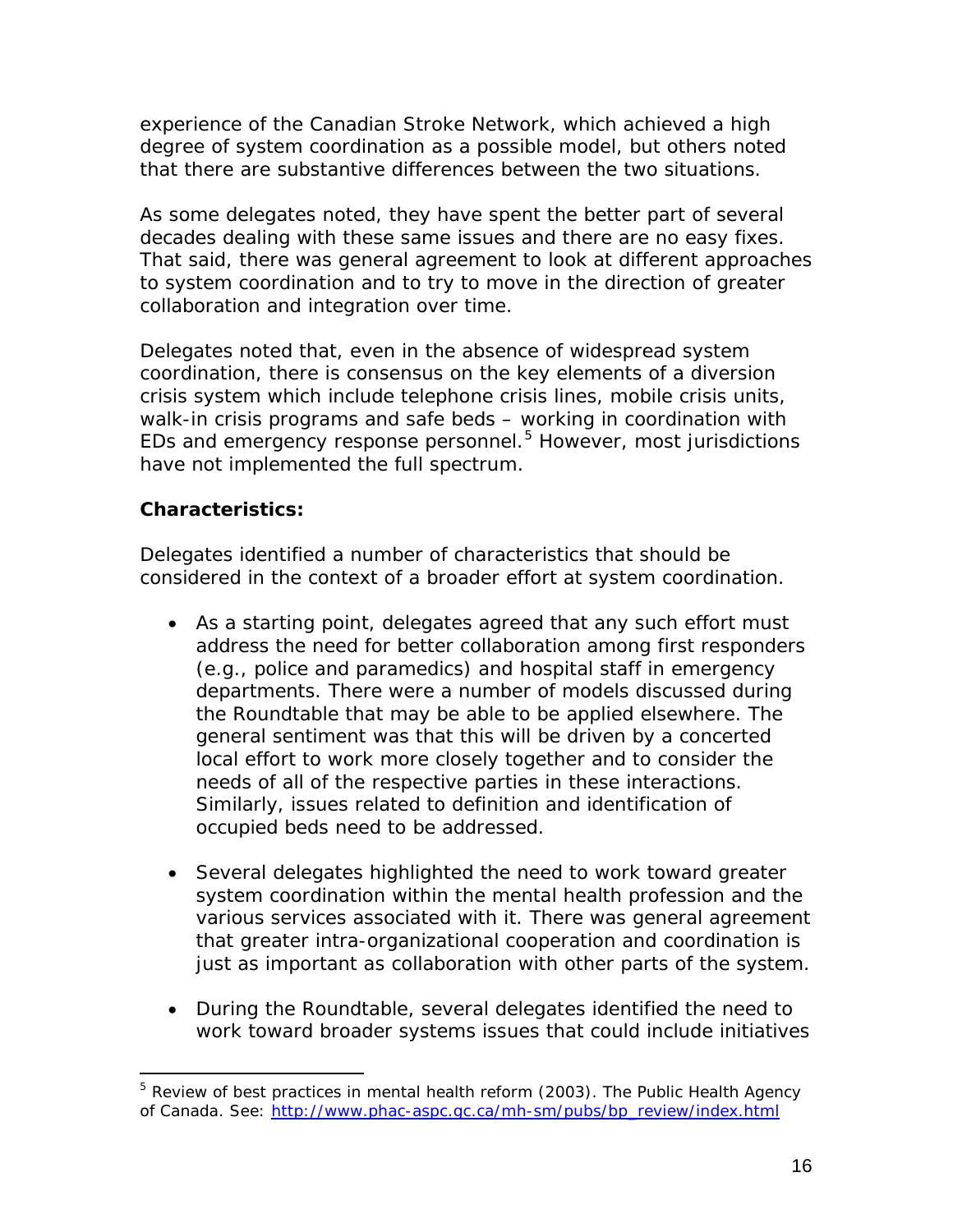such as a single funding envelope to address better coordination, identification of a leader (or as one delegate put it  $-$  a czar) who would be responsible for having access to all available information and would be empowered to make decisions that impact the system as a whole, with appropriate levels of accountability built in. There was a general understanding that these types of initiatives are well beyond the scope of the Roundtable itself and would extend beyond the issues of psychiatric patient waits at Emergency departments, however there was a feeling that moving in this direction would be beneficial over time.

### **Barriers:**

When looking at the issue of broad system coordination, several barriers were identified that make it difficult to attempt to take on the whole issue all at once. Delegates noted the systemic barriers within the health profession and cultural differences between the various players (e.g., police and medical profession), as well as the need for almost universal buy-in from the various constituency groups, many of which have resisted such moves in the past. Several other barriers were identified, ranging from the sheer volume of resources and effort that would need to be expended on such an initiative to the lack of trust and understanding that exists between the various levels and components of the system.

#### **Process & Linkages:**

In the end, delegates agreed that the barriers to wholesale change are too significant to attempt to move forward with a top-down only effort at driving system coordination. Building on the experiences of many of the delegates who have been through such exercises in the past, delegates agreed that this is one area where incremental, bottom-up initiatives are a necessary part of the way forward.

# **Next steps**

Arising from the discussion were some pointers that suggested next steps.

1. Delegates offered themselves for collaboration on the ongoing development of CTAS modifiers for mental health – as led by the Canadian Association of Emergency Physicians, Association des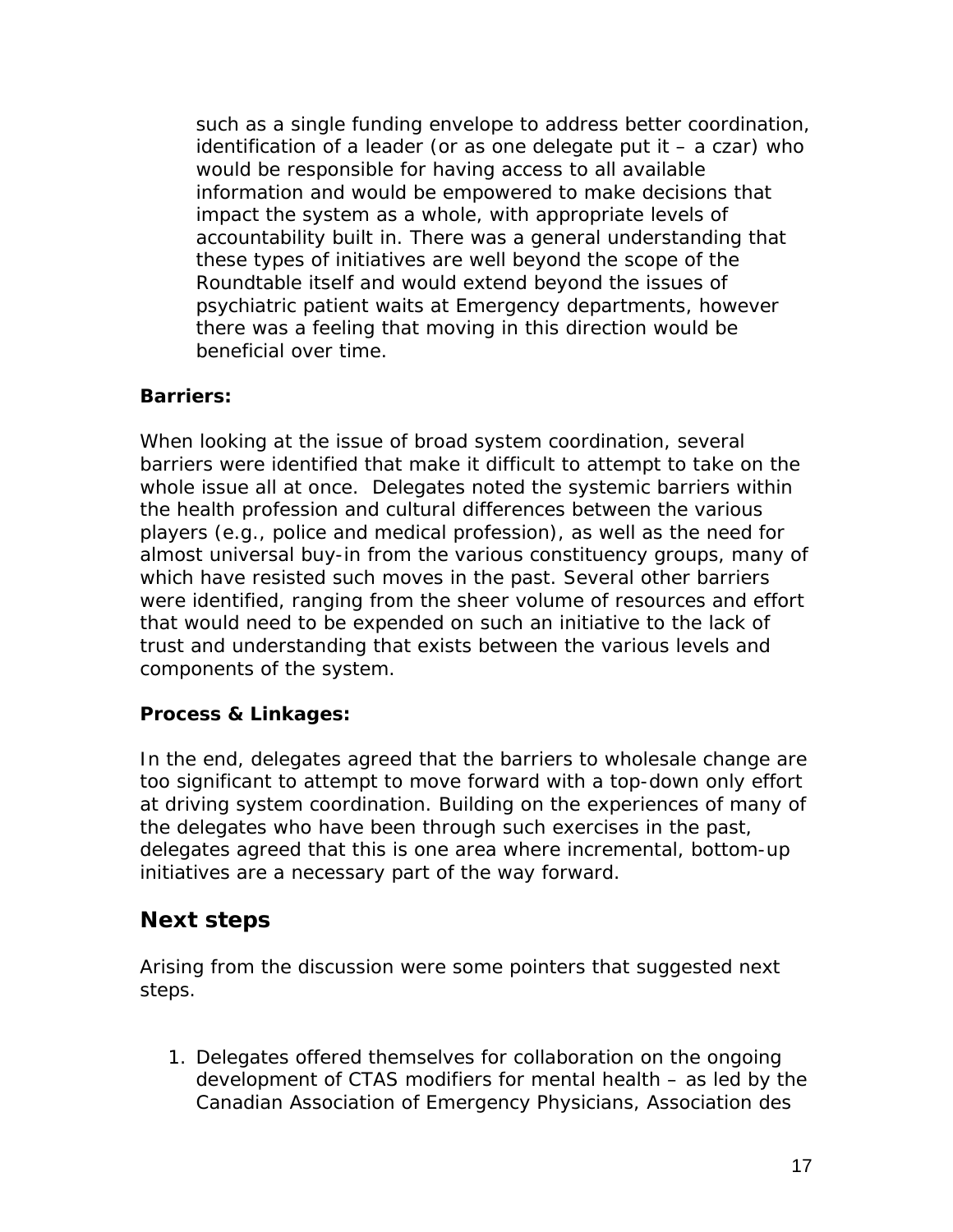médecins d'urgence du Québec, [National Emergency Nurses](http://www.nena.ca/)  [Affiliation,](http://www.nena.ca/) [Canadian Paediatric Society,](http://www.cps.ca/) and the Society of Rural Physicians of Canada.

- 2. The Mental Health Commission of Canada is developing a National Mental Health Strategy. One component for the Strategy should be recommendations on resolving problems related to psychiatric emergencies in Canada's Emergency departments. The Roundtable's deliberations point to a foundation for these recommendations.
- 3. The Canadian Council on Health Services Accreditation can have an active role in moving this issue forward. In the near future, the Mood Disorders Society of Canada will meet with representatives from the CCHSA to obtain commitments on its role in assisting in reform.
- 4. The recommendations, as encapsulated in this report, provide Health Canada, the Canadian Institute of Health Information and the Canadian Institutes for Health Research with valuable insights on how they can contribute to the collection of basic data and the development and sharing of best practice and evaluation research. The Public Health Agency of Canada – with its role of surveillance – will also find the recommendations of interest, as will the provincial and territorial governments.
- 5. The Mood Disorders Society of Canada (and other consumer and family organizations) now have guidance on potential next steps towards improved consumer and family engagement in developing solutions to the problem of psychiatric emergencies in Canada's emergency departments.
- 6. The Wait Times Alliance conference, The Taming of the Queue, scheduled for the spring, will have a portion of its program devoted to wait times in emergency departments.
- 7. Delegates, themselves, are now supplied with the names and coordinates of colleagues with whom they share a common interest. Informal networking can continue long after the conclusion of the Roundtable.

<span id="page-17-0"></span><sup>6</sup> [http://www.cma.ca/index.cfm/ci\\_id/45087/la\\_id/1.htm](http://www.cma.ca/index.cfm/ci_id/45087/la_id/1.htm)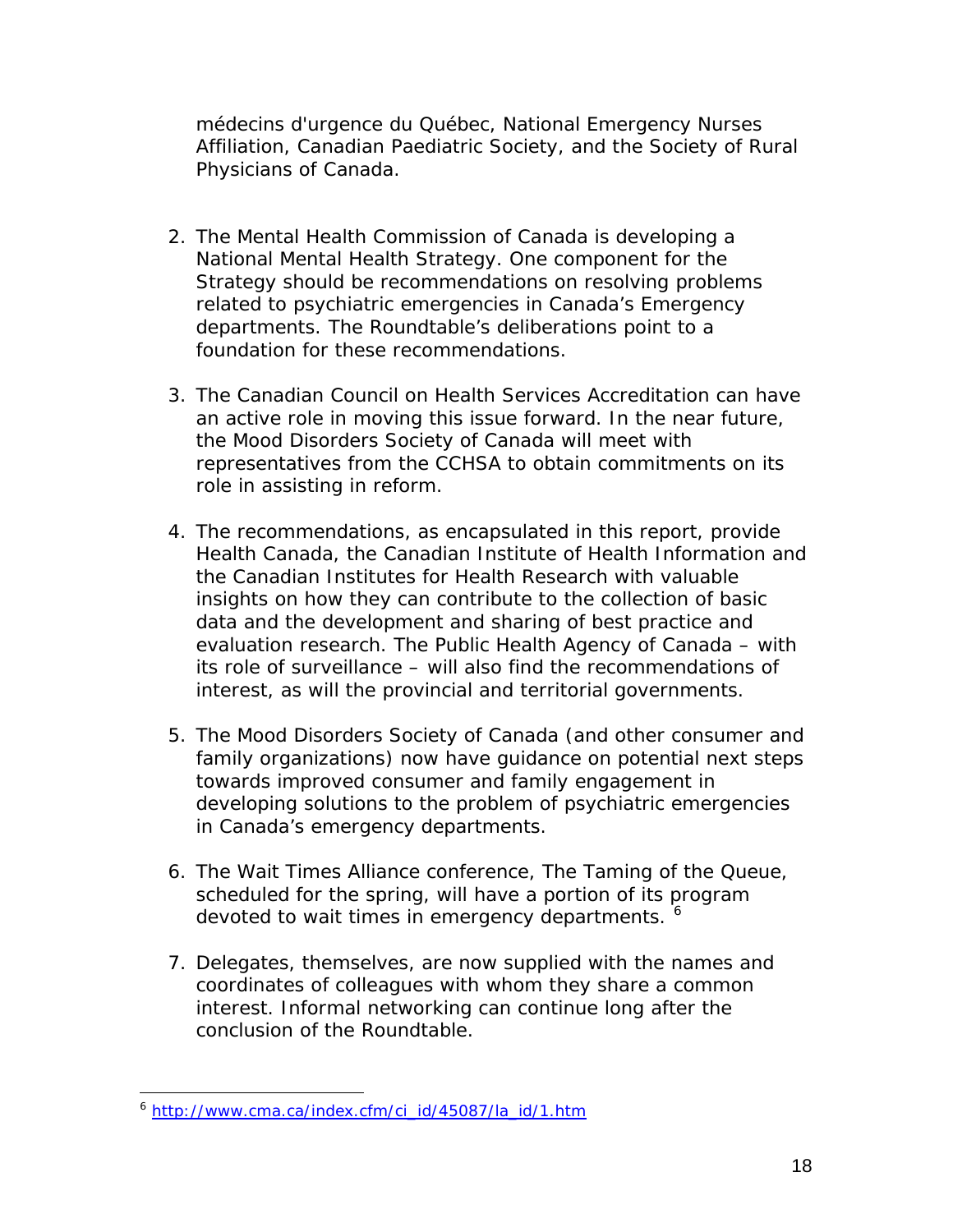8. There will be wide dissemination of these recommendations. The Mood Disorders Society of Canada, as host for the Roundtable, will post the report on its website and forward it via email to its many contacts throughout the country, including senior provincial and territorial officials, national agencies and professional associations. It will also be made available at the Taming of the Queue conference. All delegates will be encouraged to disseminate the report among their local contacts.

# **Conclusion**

At the end of the Roundtable discussion, there was broad consensus that the session had been worthwhile, that delegates had learned from each other, and that there were a number of areas of agreement that will help advance the issue of psychiatric patient waits in Canada's Emergency departments.

Delegates have had a chance to review this report. As such, this represents a consensus view from the Roundtable discussion and provides the Mental Health Commission of Canada with recommendations and suggested approaches for moving forward.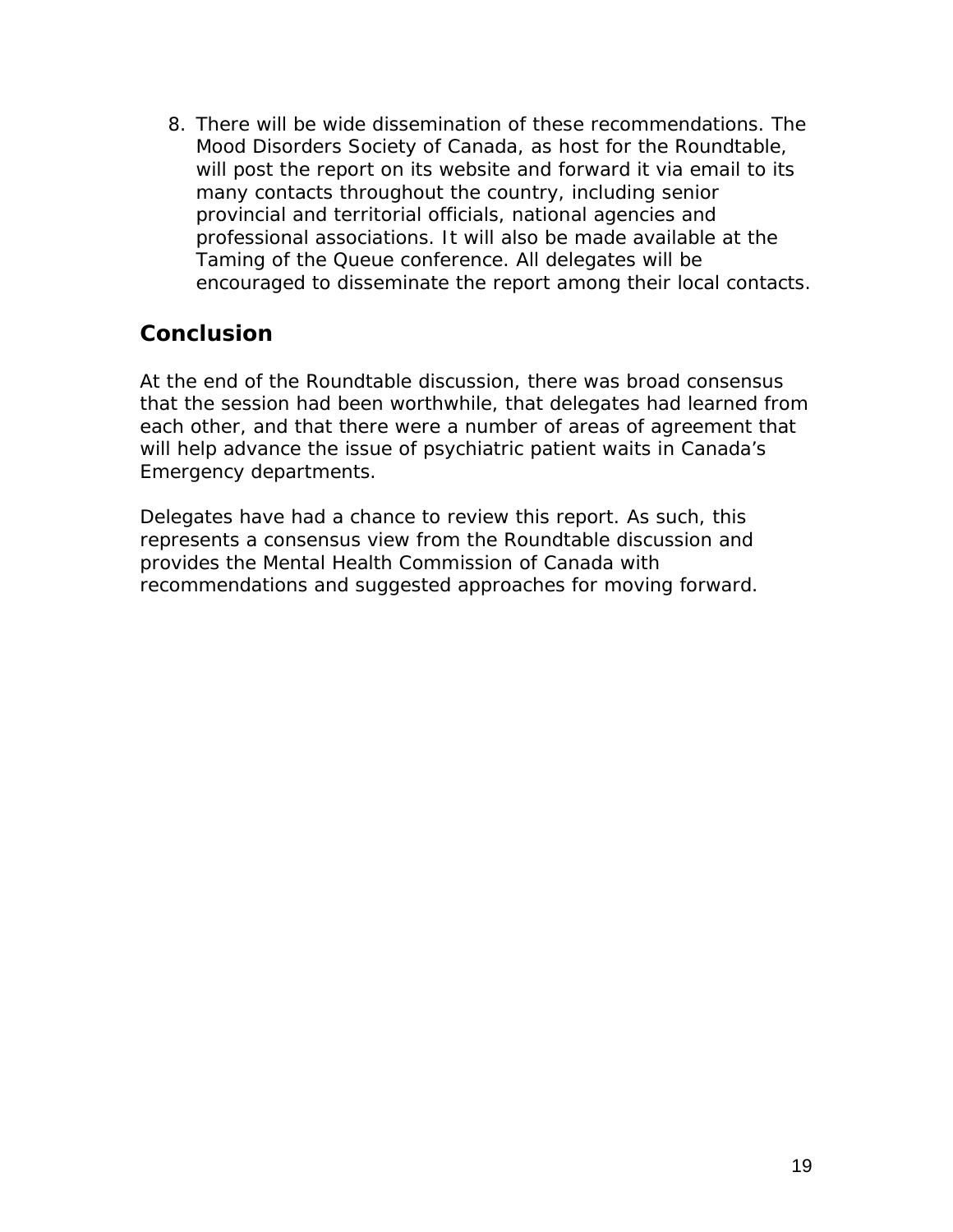# **Appendix 1: Delegates**

Valoree McKay, Executive Director [vmckay@caep.ca](mailto:vmvkay@caep.ca) Dr. Julie Spence, Director of Emergency Medicine, St Michael's Hospital [spencej@smh.toronot.on.ca](mailto:spencej@smh.toronot.on.ca) **Canadian Association of Emergency Physicians**

Dr. Manon Charbonneau, Past President [dlefebvre@bbsi.net](mailto:dlefebvre@bbsi.net) **Canadian Psychiatric Association**

Stephen Vail, Director of Policy and Research Development [Steve.vail@cma.ca](mailto:Stephen.vail@cma.ca) Jennifer Geduld Associate Director, Office of Public Health [Jennifer.geduld@cma.ca](mailto:Jennifer.geduld@cma.ca) **Canadian Medical Association**

Dr. Abdo Shabah [Abdo.shabah@cchas-ccass.ca](mailto:Abdo.shabah@cchas-ccass.ca)  **Canadian Council on Health Services Accreditation**

Dr. Howard Chodos [hchodos@mentalhealthcommission.ca](http://ca.f883.mail.yahoo.com/ym/Compose?To=hchodos@mentalhealthcommission.ca) **Mental Health Commission of Canada**

Dr. Barbara Beckett, Assistant Director, Institute of Neurosciences, Mental Health and Addiction [bbeckett@cihr-irsc.gc.ca](mailto:bbeckett@cihr-irsc.gc.ca) **Canadian Institutes of Health Research**

Justice Edward Ormston, Chair [Edward.Ormston@moh.gov.on.ca](http://ca.f883.mail.yahoo.com/ym/Compose?To=Edward.Ormston@moh.gov.on.ca&YY=84991&y5beta=yes&y5beta=yes&order=down&sort=date&pos=0&view=a&head=b) **Consent and Capacity Board, Ontario**

Laura Panteluk [lpanteluk@crpnm.mb.ca](mailto:lpanteluk@crpnm.mb.ca) **College of Registered Psychiatric Nurses of Manitoba**

Dr. Don Wasylenki, Professor and Chair, Department of Psychiatry Faculty of Medicine [donald.wasylenki@utoronto.ca](mailto:donald.wasylenki@utoronto.ca) **University of Toronto**

Dr. Peter Prendergast, Psychiatrist in Chief [Peter.prendergast@utoronto.ca](mailto:Peter.prendergast@utoronto.ca) **University of Toronto Whitby Mental Health Centre Co-chair, Emergency Room Alliance Steering Committee**

Dr. Ian Dawe, Emergency psychiatrist, Head, General Psychiatry Division, Department of **Psychiatry** [daweI@smh.toronto.on.ca](http://ca.f883.mail.yahoo.com/ym/Compose?To=daweI@smh.toronto.on.ca) **University of Toronto St. Michaels' Hospital**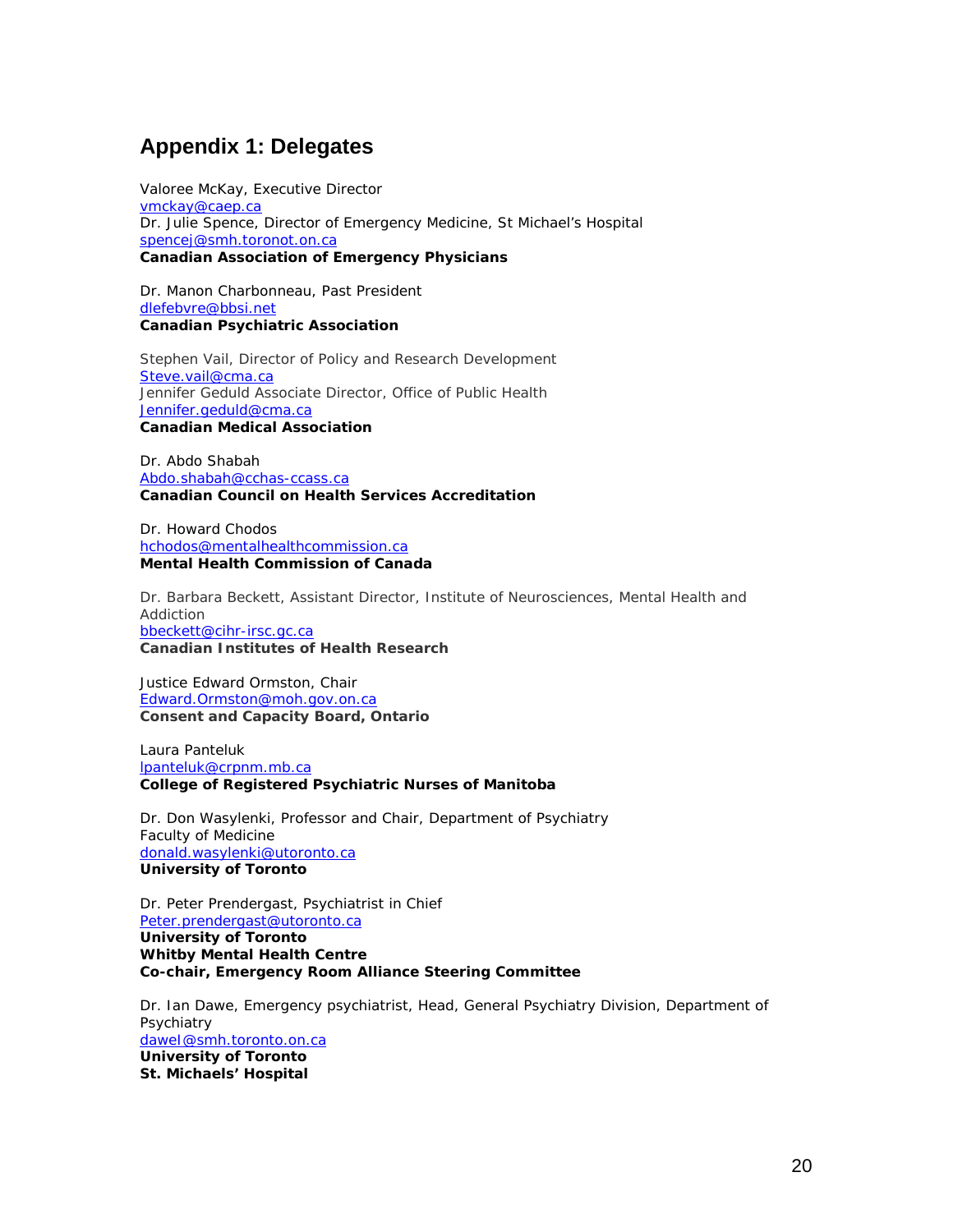Dr. Christine Taylor, Psychiatrist [CGTaylor@providencehealth.bc.ca](mailto:CGTaylor@providencehealth.bc.ca)

Blaine Bray, Operations Leader [BBray@providencehealth.bc.ca](mailto:BBRay@providencehealth.bc.ca) **St Paul's Hospital, Vancouver**

Susan Hare, Manager, Crisis and Emergency Services [susan@cdha.nshealth.ca](mailto:susan@cdha.nshealth.ca) **Capital District Health Authority**

Ian Joiner, Manager, Rehabilitation and Mental Health [Ijoiner@cihi.ca](mailto:Ijoiner@cihi.ca) **Canadian Institute for Health Information**

Jennifer Stewart **Consumer**

Jenny Tierney, Policy Analyst [jenny\\_tierney@hs-sc.gc.ca](mailto:Jenny_tierney@hs-sc.gc.ca) **Health Canada**

Jane Corville-Smith, Manager, [Jane\\_corville-smith@phac-aspc.gc.ca](mailto:Jane_corville-smith@phac-aspc.gc.ca) **Public Health Agency of Canada**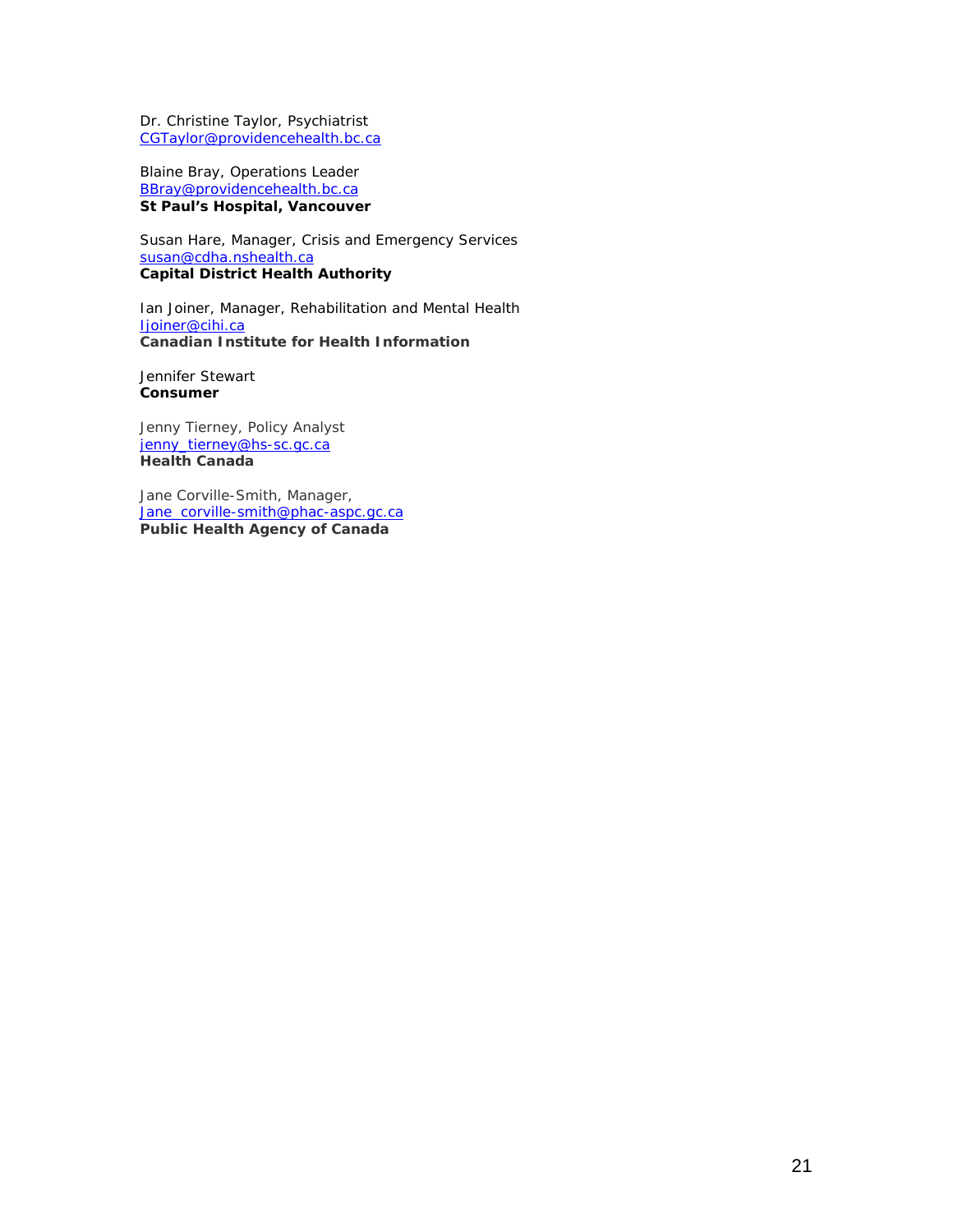# **Appendix 2**

# **Featured Speakers** Summary of comments

*Dr. Barbara Everett:* In preparation of the Background Paper for this historical day, all sources stated that psychiatric emergencies in Canada's Emergency departments are an unaddressed problem. However, there is a notable absence of research and evaluation data, and no best practices to offer solutions, although there are some "promising" practices. What goes on before and after the Emergency Department seems at least, if not more, important than ED processes themselves. As with many health care issues, solutions appear to be systemic – although, as we all know, systemic coordination/integration is much easier said than done.

*Justice Edward Ormston:* Police are calling themselves "psychiatrists in blue." They can wait an average of 8 – 10 hours with patients before an assessment. Unfortunately, if people are turned away at the ED, they end up in jail. Some solutions that police have seen work:

- Mobile crisis teams made up of police and mental health workers who can do crisis de-escalation and/or pre-screening,
- Social workers located near the hospital who can address social crises and, with psychiatric back-up, can place a patient on a Form, thus avoiding long waits in the ED,
- Psychiatrists on call for telephone advice so an intervention can begin before an ED visit is required,
- Police want to be trained in how the Canadian Triage and Acuity Scale (CTAS) is used – and conversely, police want mental health professionals trained in how to deal effectively with police.

There is a moral responsibility not to criminalize the mentally ill. Police are anxious and willing to be involved.

**Dr. Manon Charbonneau**: I want to refer the group to the Canadian Psychiatric Association's position paper on wait times.<sup>[7](#page-21-0)</sup> I come from a rural community. When something is not working, we know it immediately. In order to improve, we need to address issues such as communication and coordination – and share expertise among professionals. I think a triage check list is very important to see that the right person gets to the right treatment – at the right time. The

<span id="page-21-0"></span> $7$  Dawe, I. (2003). Emerging trends and training issues in the psychiatric emergency room. Canadian Psychiatric Association position paper. See: [http://ww1.cpa](http://ww1.cpa-apc.org:8080/Publications/Position_Papers/2004-44-en.pdf)[apc.org:8080/Publications/Position\\_Papers/2004-44-en.pdf](http://ww1.cpa-apc.org:8080/Publications/Position_Papers/2004-44-en.pdf)